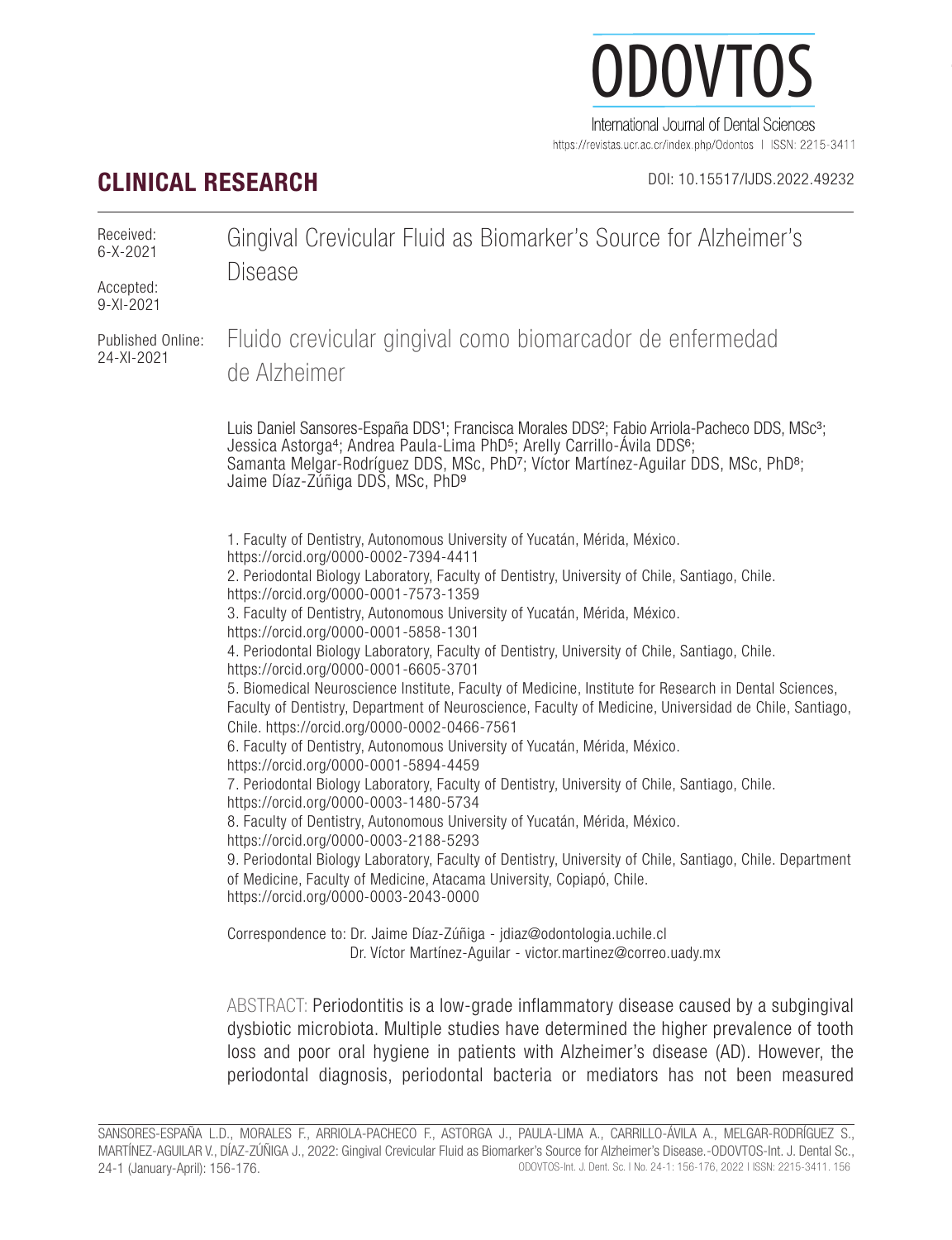to date. Aim: To determine the periodontal status, the pro-inflammatory mediators, *Porphyromonas gingivalis* load, and Apoliporpotein E (ApoE) in patients with AD. A complete dental examination was performed on 30 patients, and cognitive status was determined by the Montreal Cognitive Assessment (MoCA). Subgingival microbiota and GCF samples were then taken from all patients from the deepest sites. Total DNA was isolated from the microbiota samples for the quantification of the 16S ribosomal subunit. Pro-inflammatory mediators and ApoE were quantified from the gingival crevicular fluid (GCF). Patients with AD had periodontitis stage III-IV in 80%, a higher concentration of pro-inflammatory and ApoE mediators, and a higher *P. gingivalis* load compared to healthy subjects. The pro-inflammatory mediators, *P. gingivalis* load had a negative correlation with the MoCA test scores. Finally, a ROC curve was performed to assess the specificity and sensitivity of ApoE levels, detecting an area of 84.9%. In AD patients, we found a more severe periodontitis, a higher levels of pro-inflammatory mediators, and higher bacterial load. In addition, there is an increase in ApoE that allows to clearly determine patients with health, periodontitis and periodontitis and AD.

KEYWORDS: Periodontitis; Inflammation; Alzheimer's disease; Elderly; Cytokines.

RESUMEN: La periodontitis es una enfermedad crónica no transmisible que se caracteriza por generar una inflamación sistémica de bajo grado causada por una microbiota disbiótica subgingival. Múltiples estudios han determinado la mayor prevalencia de pérdida de dientes y mala higiene bucal en pacientes con enfermedad de Alzheimer (EA). Sin embargo, el diagnóstico periodontal, bacterias periodontales o mediadores pro-inflamatorio no se ha medido hasta la fecha. Determinar el estado periodontal, los mediadores pro-inflamatorios, la carga de *Porphyromonas gingivalis* y la apoliporpoteína E (ApoE) en pacientes con EA. Se realizó un examen odontológico completo en 30 pacientes y el estado cognitivo se determinó mediante la Evaluación Cognitiva de Montreal (MoCA). Luego, se tomaron muestras de microbiota subgingival y FCG de todos los pacientes de los sitios más profundos. Se aisló el DNA total de las muestras de microbiota para la cuantificación de la subunidad ribosómica 16S. Los mediadores pro-inflamatorios y la ApoE se cuantificaron a partir del líquido crevicular gingival (GCF). Los pacientes con EA tenían periodontitis en estadio III-IV en 80%, una mayor concentración de mediadores pro-inflamatorios y ApoE, y una mayor carga de *P. gingivalis* en comparación con los sujetos sanos. Los mediadores pro-inflamatorios y la carga de *P. gingivalis* tuvieron una correlación negativa con las puntuaciones de la prueba MoCA. Finalmente, se realizó una curva ROC para evaluar la especificidad y sensibilidad de los niveles de ApoE, detectando un área del 84,9%. En los pacientes con EA encontramos una periodontitis más severa, mayores niveles de mediadores pro-inflamatorios y mayor carga bacteriana. Además, un aumento de ApoE que permite determinar claramente a los pacientes con salud, periodontitis y periodontitis y EA.

PALABRAS CLAVE: Periodontitis; Inflamación; Enfermedad de Alzheimer; Personas mayores; Citoquinas.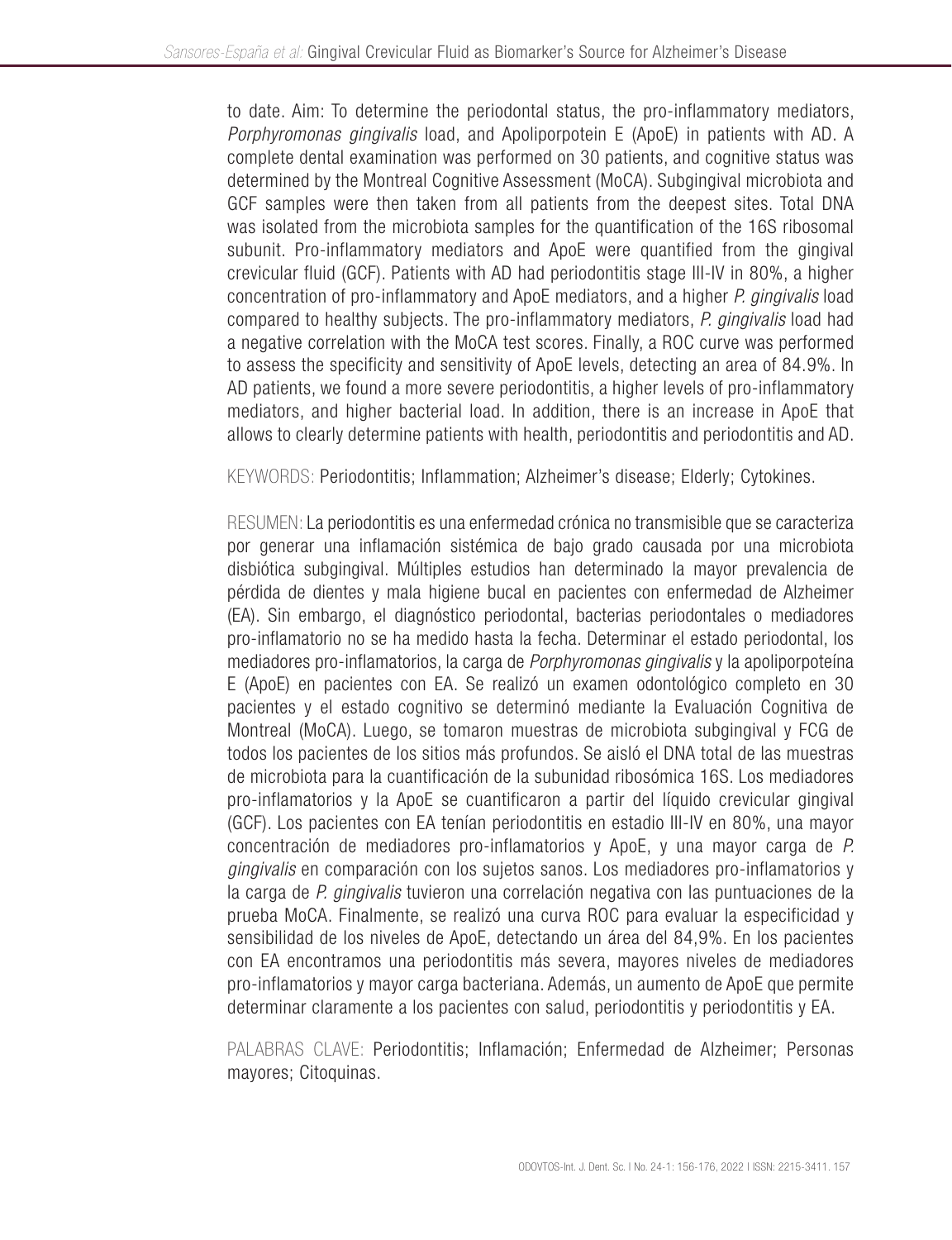### INTRODUCTION

Periodontitis is an infectious disease that induces low-grade systemic inflammation caused by the disbiosis of the subgingival microbiota (1-3). Both the presence of pathogenic bacteria and the inflammatory mediators produced in the periodontium have been linked to the onset or progression of a wide range of chronic non-communicable diseases (4). Among the bacteria associated with disbiosis, *Porphyromonas gingivalis* has been widely associated with the onset and progression of periodontitis (5-7). The ability of *P. gingivalis* to invade the host's tissues, migrate and establish itself in other tissues or organs, associate it with preterm born and low birth weight, and atherogenesis (8-13). Different studies have detected the presence of *P. gingivalis* in the brain's tissues of people who died due to Alzheimer's disease (AD) or another cause (14, 15). In fact, it has been proposed that periodontitis could be a risk factor of AD and, the invasion of *P. gingivalis*  into the brain could induce unwanted effects in the brain, such as cognitive decline.

AD is a type of dementia characterized by learning and memory decline, and is characterized by the degeneration of hippocampal pyramidal neurons (16). The amyloid cascade begins with neuroinflammation caused by the presence of chronic pro-inflammatory mediators, such as interleukin (IL)-1β, IL-6 and tumor necrosis factor (TNF)-α (17, 18). In this context, the onset of AD would be outside the brain, mainly in chronic non-communicable diseases (16). The presence of pro-inflammatory mediators would induce a functional imbalance in brain cells, generating the activation of microglia and astrocytes, which together with the mediators generated in other tissue, would produce the energetic, metabolic and oxidative imbalance that would lead to death of neurons (16). Recently, it has been proposed that neuroinflammation could be initiated by an infectious cause (19,20). In this context, *P.* 

*gingivalis* has been detected in the IV ventricle, and in the cerebro-spinal fluid (CSF) of subjects affected by AD (14,15). However, until today the effect that the bacteria has generated in these patients is unknown, giving rise to speculations and hypothesis that associate *P. gingivalis* with neuroinflammation. Different experimental models have tried to explain this association, using different animal models and techniques to inoculate *P. gingivalis*. Thus, after inoculation of different virulence factors of *P. gingivalis* or the ad integrum bacterium, neuroinflammation, astrogliosis or microglia activation, cognitive or behavior decline, and AD-like histopathological markers has been detected (14,21-27). The hypothesis that periodontitis could be able to initiate AD through the presence of gram negative bacteria, which would invade the brain, and induce the secretion of Aβ is on the rise.

An important histopathological marker of AD in the last 25 years has been the amyloid β peptide (Aβ) (18). The Aβ is the central molecule that initiates the amyloid cascade, the main hypothesis that explains the origin of the neuroinflammatory events that lead to the onset of AD (16, 28). One of the physiological phenomena that make it possible to assess the progression of AD is the clearance of the Aβ peptide. Indeed, during the life the Aβ is produced constantly, but it is transported towards the CSF via glymphatic flow, avoiding its cerebral accumulation (29). Thus, the detection of Aβ in CSF or in serum, has been used to determine the progression of AD (30). However, given that the presence of Aβ is not necessarily associated with higher or lesser cognitive impairment, new markers that have more precision have been sought. For more than 20 years, apolipoprotein E (ApoE)-ε4 -marker of Aβ clearance- polymorphisms have been considered risk factors for AD and other co-morbidities, and their quantification at serum level has been used to evaluate the progression of the disease (31-33). In this way, it is unknown if ApoE-ε4 can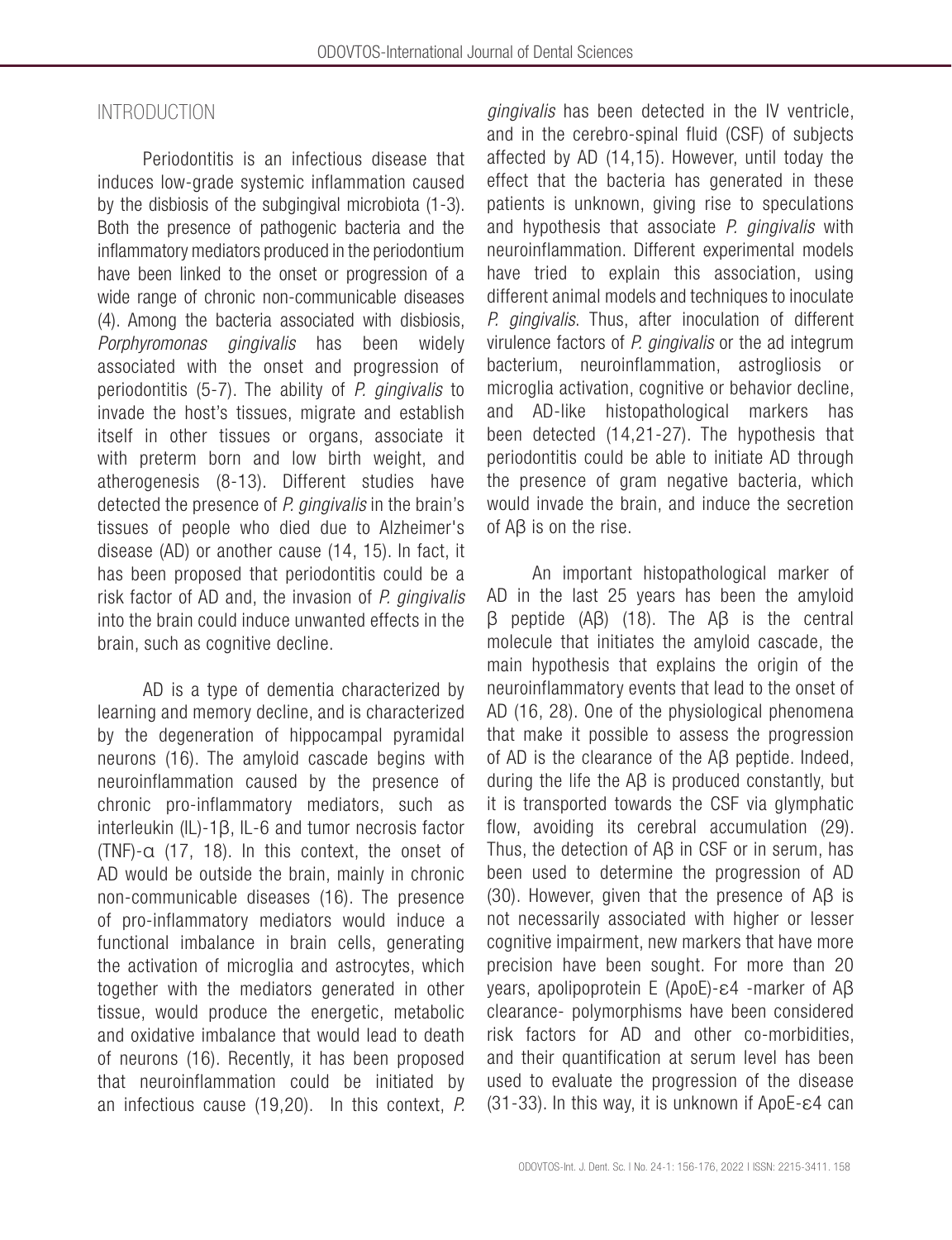be assessed in gingival crevicular fluid (GCF) and if periodontitis affects its levels.Thus, the present study aims to evaluate the periodontal status, and the pro-inflammatory mediators, *P. gingivalis* load, and ApoE-ε4 levels in GCF samples from patients affected or not with AD.

# MATERIAL AND METHODS

### PATIENT SELECTION PERIODONTAL SCREENING

In the present study, subjects older than 60 years of age, residents of the Brunet Celarain Asylum, who met all the criteria established during the period between june-december 2019, were recruited. All patients were informed of the objective of the study and the informed consent was signed by their attorneys. The protocol was approved by the Ethics Committee of the Faculty of Dentistry of the Autonomous University of Yucatán (Protocol # FODO-2019-0002).

Patients with AD were diagnosed by specialists in neurology according to the guidelines of the Alzheimer's Association (34). As inclusion criteria, AD patients were admitted consecutively when they met the following inclusion criteria: over 60 years old, no smokers or drinkers, whose cognitive status allows them follow instructions, and had not received antibiotic, anti-inflammatory treatment, or periodontal therapy 6 months before enrollment. Patients with AD who were unable to cooperate or follow instructions were not included. As a control, subjects older than 60 years who attended the Periodontics Clinic of the Faculty of Dentistry of the Autonomous University of Yucatán and who were not affected by any type of dementia were enrolled. All patients underwent a complete periodontal examination by a single operator (D. S-E), where deep probing (DP), clinical attachment level (CAL), bleeding on probing (BOP), plaque index (PI), complete periodontogram, furcation lesions, mobility and suppuration were recorded. The periodontal diagnosis was performed according to

the current classification of periodontal diseases (35, 36).

### MONTREAL COGNITIVE ASSESSMENT

All patients underwent the Montreal Cognitive Assessment (MoCA). Previously, the operator was trained and certified in the MoCA test via e-learning on the platform http://www.mocatest.org/trainingcertification/. Briefly, the test consists of 7 items that assess the visuospatial/executive orientation, the identification of elements, memory, attention, language, the capacity for abstraction, delayed recall and orientation. Each question has assigned scores and from a total of 30 a normal value of 30 to 26 is considered. The data of each test was numbered in a correlative way by the Director of the study, who collected daily the tests performed by the study members and then managed the appointment for dental evaluation, if applicable.

### CLINICAL PERIODONTAL EXAMINATION

Each patient underwent a periodontal examination by a single operator (D.S-E) and the probing depth, position of the marginal gingiva, BOP, CAL, and PI in 6 periodontal sites per tooth, excluding third molars were recorded. The periodontogram used was the Periodontal Chart, a program designed by the University of Bern and free to access: http://www.periodontalchartonline.com/es/. For the periodontal diagnosis, the parameters of the 2017 classification of periodontal diseases of the AAP and EFP were taken into account. The diagnosis of "periodontal health" was determined using the presented criteria of clinical periodontal health defined as: a state characterized by an absence or minimal levels of clinical inflammation in a periodontium with normal supporting structures. The diagnosis of gingivitis was established when it was detected a BOP between ≥10% (localized) and ≥30% (generalized); in patients with a reduced periodontium, CAL and BOP were considered on probing with  $\geq 10\%$ ,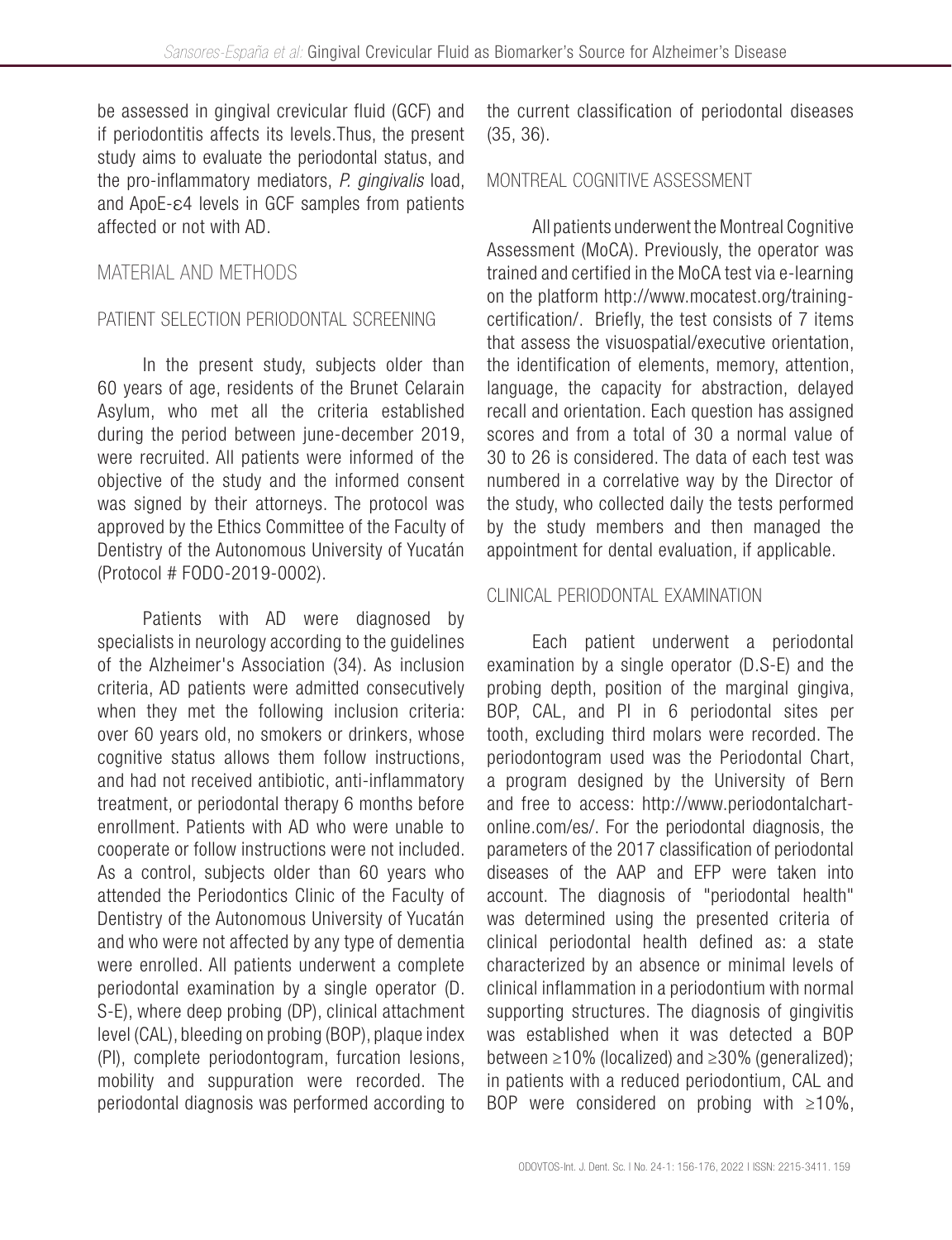and no BOP and probing site with ≥4mm depth. Periodontitis was diagnosed according to the presented staging criteria. Stage I was diagnosed by observing the presence of CAL loss of 1 to 2mm, a maximum probing score of ≤4mm, and no tooth loss due to periodontitis. Stage II was diagnosed by observing the presence of CAL loss of 3 to 4mm, a maximum probing score of ≤5mm, and no loss of teeth due to periodontitis. Stage III was diagnosed by observing the presence of CAL loss of ≥5mm, stage II complications, and additionally a probing score of ≥6mm with tooth loss due to periodontitis in at least 4 teeth. Stage IV was diagnosed by observing the presence of CAL loss of ≥5mm, stage III complications, and tooth loss due to periodontitis of more than 5 teeth.

### BIOLOGICAL SAMPLING

GCF and subgingival microbiota samples were taken from all patients, as was described previously (37-39). Briefly, the GCF and microbiota samples were taken from the periodontal pockets with the highest deep on probing. A total of 4 samples for each patient were taken, and those samples contaminated with blood or saliva were discarded. Subsequently, both the GCF and microbiota samples were pooled and treated according the assay to be performed. The GCF was quantified and normalize at similar total protein concentration by spectrophotometer (Synergy, Bio-Tek, USA) readings at 460 and 530nm, and stored in aliquots at -80ºC until Multiplex assay. The microbiota samples were treated in order to purified the total DNA for *P. gingivalis* detection.

### PROTEIN QUANTIFICATION BY MULTIPLEX IMMUNOASSAY

From 100μL of GFC, the secretion levels of the IL-1β, IL-2, IL-4, IL-5, IL-6, IL- 9, IL-10, IL-12, IL-13, IL-17A, IL-21, IL-22, IL-23, IL-27, and GM-CSF molecules were quantified by Multiplex immunoassay (Invitrogen™ Cytokine 25-Plex Human Panel, ThermoFisher Scientific®), following the manufacturer's instructions and evaluated the absorbance using an automated plate reader of the Luminex™ system (Bio-Tek, Winooski, VT, USA). Additionally, from 100 μL of GCF, ApoE-ε4 levels were quantified by ELISA immunoassay, following the manufacturer's instructions (Invitrogen™ Apolipoprotein E4 Human ELISA Kit-Thermo Fisher Scientific®), and evaluated the absorbance using an spectrophotometer at 460nm (Synergy, Bio-Tek, USA).

### PORPHYROMONAS GINGIVALIS ABSOLUTE QUANTIFICATION

From the total volume of the microbiological samples, the total DNA was purified using the FavorPrep™ kit (Tissue Genomic DNA extraction Mini Kit, Favorgen Biotech Corp), and according the protocol published previously (21).

### DATA ANALYSIS

The clinical data obtained from each patient (MoCA, PI, BOP, and CAL) are represented as mean values  $\pm$  standard deviation. The data of the quantification of the pro-inflammatory mediators are represented in graphs that express the mean value in  $nq/mL \pm standard deviation$ . The detection of *P. gingivalis* are represented in graphs that express the mean value of the CFU/mL  $\pm$  standard deviation. The ApoE-ε4 levels are represented as the mean value in  $\mu$ g/mL  $\pm$  standard deviation. All these data was analyzed using the Shapiro-Wilk test to determine the homogeneity of the data and the ANOVA-Tukey. Additionally, the association analysis was performed by the Pearson's correlation, and the sensitivity-specificity association was determined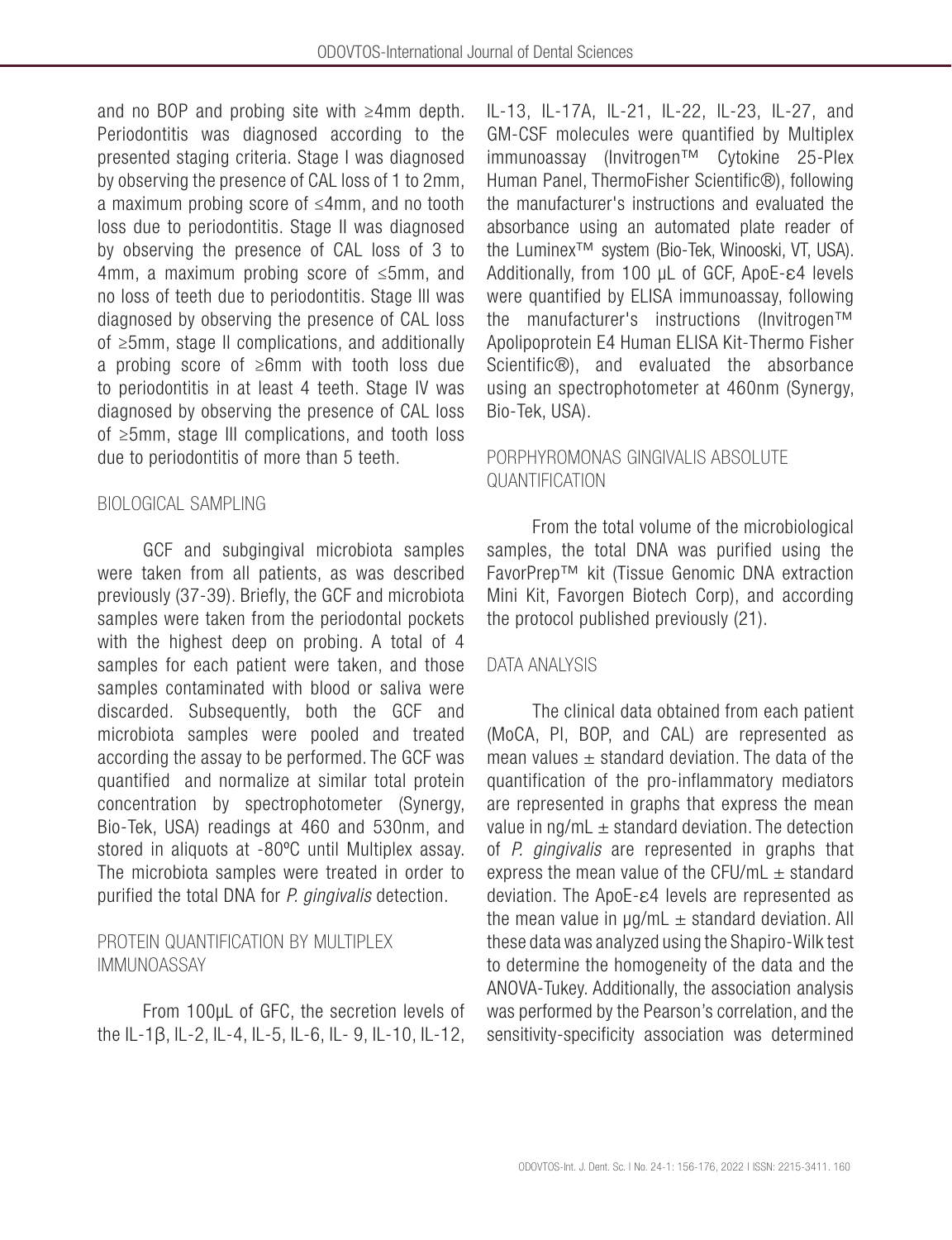by the area under the curve (AUC) quantification. All the statistically analysis were carried out by using the SPSS v5.0 software

### RESULTS

### EPIDEMIOLOGICAL DATA

The recruited patients correspond to 10 patients with AD and 20 patients without AD. Of the 20 patients without AD or another type of dementia, 10 were affected with periodontal disease and 10 were healthy subjects. Table 1 summarized the main epidemiological results of the selected patients. Briefly, patients with AD averaged  $71\pm4.8$ years, 50% corresponded to women. Patients with periodontitis and non-AD averaged 69.6±3.83 years, 50% corresponded to women and those in the control group average an age of  $69.10 \pm 4.72$ and 60% corresponded to women. In relation to the clinical parameters, patients with AD had higher DPP, more CAL loss, higher BOP and PI, compared to patients without AD affected by periodontitis or healthy subjects. Finally, when evaluating the MoCA test results, the patients affected with AD had an average of 16.56±2.65 corresponding to the 100% to stage 2. Patients non affected with AD had an average of  $25.20\pm1.36$ , and the 70% was classified at stage 1, and 30% in stage 2. Besides, healthy controls MoCA score averaged  $25.80 \pm 1.03$ , with 80% in stage 1 and 20%, stage 2. Also, the patients affected with AD, the 80% had periodontitis stage IV, 10% periodontitis stage III, and 10% periodontitis stage III. Patients without AD had 20% periodontitis stage IV, 50% periodontitis stage III, 30% periodontitis stage I (Table 2).

Additionally, when correlate the association among MoCA score and CAL, BOP or PI values, we detected that the higher CAL loss, higher BOP, or higher PI correlate with lower MoCA values, suggesting that at more cognitive impairment the periodontal state is more severe (Supplementary Figure 1).

|                               | Health $(n=10)$  | <b>Periodontitis</b> |                   |
|-------------------------------|------------------|----------------------|-------------------|
|                               |                  | $non-AD (n=10)$      | $AD(n=10)$        |
| Age                           | $69.10 + 4.72$   | $69.60 \pm 3.83$     | $71.00 + 4.8$     |
| Gender (female)               | 60%              | 50%                  | 50%               |
| MoCA score                    | $25.80 \pm 1.03$ | $25.20 \pm 1.61$     | $16.56 \pm 2.65$  |
| MoCA score 2                  | 20%              | 30%                  | 100%              |
| MoCA score 1                  | 80%              | 70%                  | $0\%$             |
| <b>Periodontal Parameters</b> |                  |                      |                   |
| DPP (mm)                      | $2.70 \pm 0.48$  | $6.70 + 1.25$        | $7.2 + 2.04$      |
| CAL (mm)                      | $-0.67 + 0.89$   | $-3.35 \pm 1.65$     | $-6.8 \pm 1.97$   |
| BOP (%)                       | $5.30 \pm 2.90$  | $28.80 \pm 5.78$     | $41.90 \pm 10.23$ |
| PI(%)                         | $12.70 \pm 2.49$ | $31.70 + 7.273$      | $45.50 \pm 7.09$  |
| P.gingivalis load (CFU/mL)    | $5.78 \pm 0.74$  | $9.01 \pm 2.10$      | $9.31 \pm 2.77$   |

### Table 1. Clinical profile.

MoCA: Montreal Cognitive Assessment, DP: Deep on Probing, CAL: Clinical Attachment Level, BOP: Bleeding on Probing, PI: Plaque Index, *P. gingivalis*: *Porphyromonas gingivalis*, CFU: Colony Forming Units.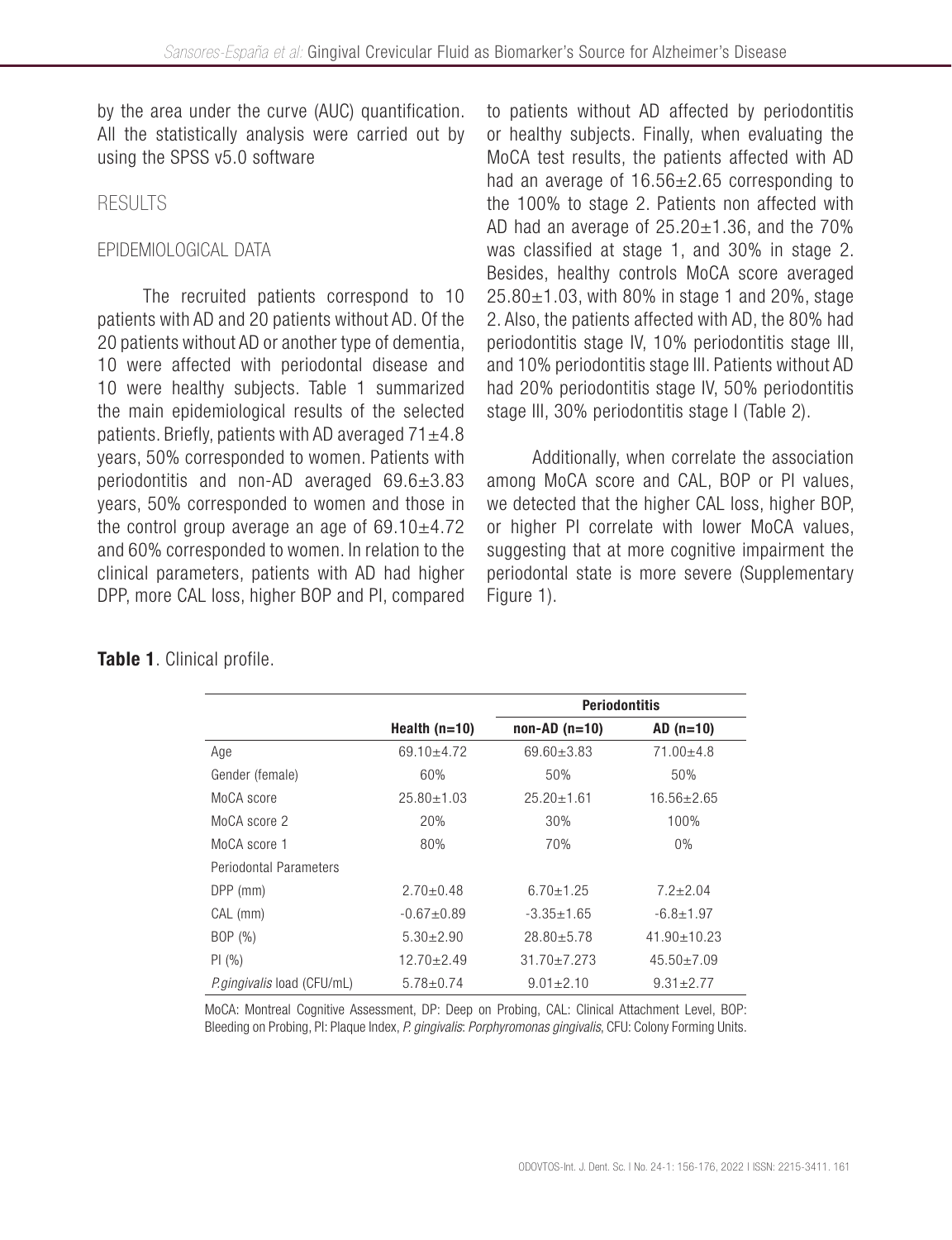#### Table 2. Periodontal diagnosis distribution.

|                         |                 | <b>Periodontitis</b> |            |
|-------------------------|-----------------|----------------------|------------|
|                         | Health $(n=10)$ | $non-AD(n=10)$       | $AD(n=10)$ |
| Periodontal health      | 100%            |                      | 0%         |
| Gingivitis              | $0\%$           | 0%                   | 0%         |
| Periodontitis stage I   | $0\%$           | 30%                  | 0%         |
| Periodontitis stage II  | $0\%$           | 0%                   | 10%        |
| Periodontitis stage III | $0\%$           | 50%                  | 10%        |
| Periodontitis stage IV  | $0\%$           | 20%                  | 80%        |

Frequency of periodontal disease stages among groups. AD: Alzheimer's Disease. Periodontal Diagnosis based on the 2017 classification.

### PRO-INFLAMMATORY CYTOKINES ARE INCREASED IN THE GCF OF PATIENTS AFFECTED WITH PERIODONTITIS AND AD

From the GCF samples of all patients, the secretion levels of IL-1β, IL-2, IL-4, IL-5, IL-6, IL-9, IL-10, IL-12, IL-13, IL-17A, IL-21, IL-22, IL-23, IL-27, and GM-CSF were quantified by Multiplex (Figure 1). For the pro-inflammatory cytokines IL-1β, IL-2, IL-6, IL-9, IL-12, IL-21, IL-23, and GM-CSF an increase was detected in patients with periodontitis affected or not with AD, compared to healthy subjects. Additionally, for IL-21 a significant difference was detected in patients with periodontitis and AD compared with patients with periodontitis alone. For the pro-bone resorptive cytokines IL-17A, and IL-22, an increase in the secretion levels was detected in patients with periodontitis with or without AD, compared with healthy controls. Except for IL-21, no difference was detected between the periodontitis groups in the pro-inflammatory or pro-bone resorptive cytokines.

When analyzing the immune-modulatory or regulatory cytokines, a significant decrease was detected for IL-4, IL-13, and IL-27 in both conditions of periodontitis with or without AD compared with controls. Besides, for IL-10 a decrease was detected in patients with periodontitis and AD, compared with controls. No differences were detected in the IL-5 levels. Finally, no differences between periodontitis groups of patients with or without AD was detected in the aforementioned modulatory or regulatory cytokines.

Also, we analyzed the secretion levels of IL-1β, IL-4, IL-9, IL-10, IL-17A, and IL-22 stratified by periodontitis stage and the presence or absence of AD (Figure 2). An increased was detected for IL-1β, IL-9, and IL-22 in patients with AD and periodontitis stage III-IV compared with healthy controls. Additionally, in patients with AD and periodontitis stage III-IV an increase in the secretion levels of IL-1β and IL-9 were detected when compared with AD patients affected with periodontitis stage I-II.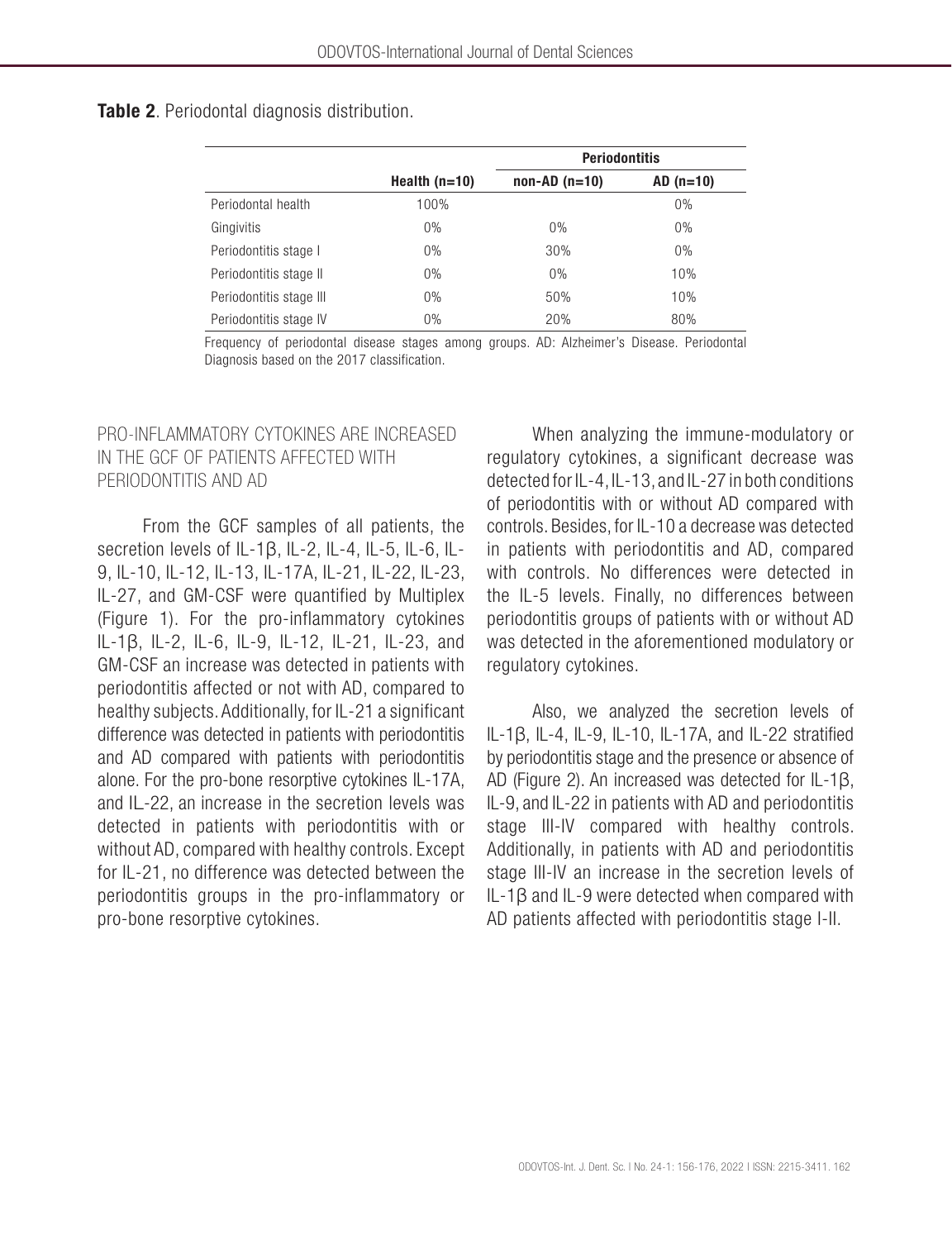

Figure 1. Quantification levels of mediators in GCF. From the GCF of 10 healthy subjects, 10 patients with periodontitis, and 10 patients with periodontitis and AD, the levels of IL-1β, IL-2, IL-4, IL-5, IL-6, IL- 9, IL-10, IL-12, IL-13, IL-17A, IL-21, IL-22, IL-23, IL-27, and GM-CSF were quantified by Multiplex. The graphs represent the mean value in pg/mL and standard deviation. The ANOVA-Tukey test was performed for inter-group assessment. \*P<0.05, \*\*P<0.01, \*\*\*P<0.001, ##P<0.01. IL: Interleukin, GM-CSF: Granulocyte Monocyte-Colony Stimulating Factor, pg: picograms, mL: mililiters, AD: Alzheimer's Disease, GCF: Gingival Crevicular Fluid.



Figure 2. Quantification levels of mediators in GCF according periodontal stage. From the GCF of 10 healthy subjects, 10 patients with periodontitis, and 10 patients with periodontitis and AD, the levels of IL-1β, IL-4, IL-9, IL-10, IL-17A, and IL-22 were quantified by Multiplex. The chosen cytokines are representative of Th1, Th2, Th9, Th17, Th22, and Treg subsets respectively. The graphs represent the mean value in pg/mL and standard deviation grouped according the periodontal diagnosis. The ANOVA-Tukey test was performed for intergroup assessment. \*\*P<0.01, \*\*\*P<0.001, #P<0.05, ##P<0.01. IL: Interleukin, pg: picograms, mL: mililiters, AD: Alzheimer's Disease, GCF: Gingival Crevicular Fluid, Th: T helper lymphocytes, Treg: T regulatory lymphocytes.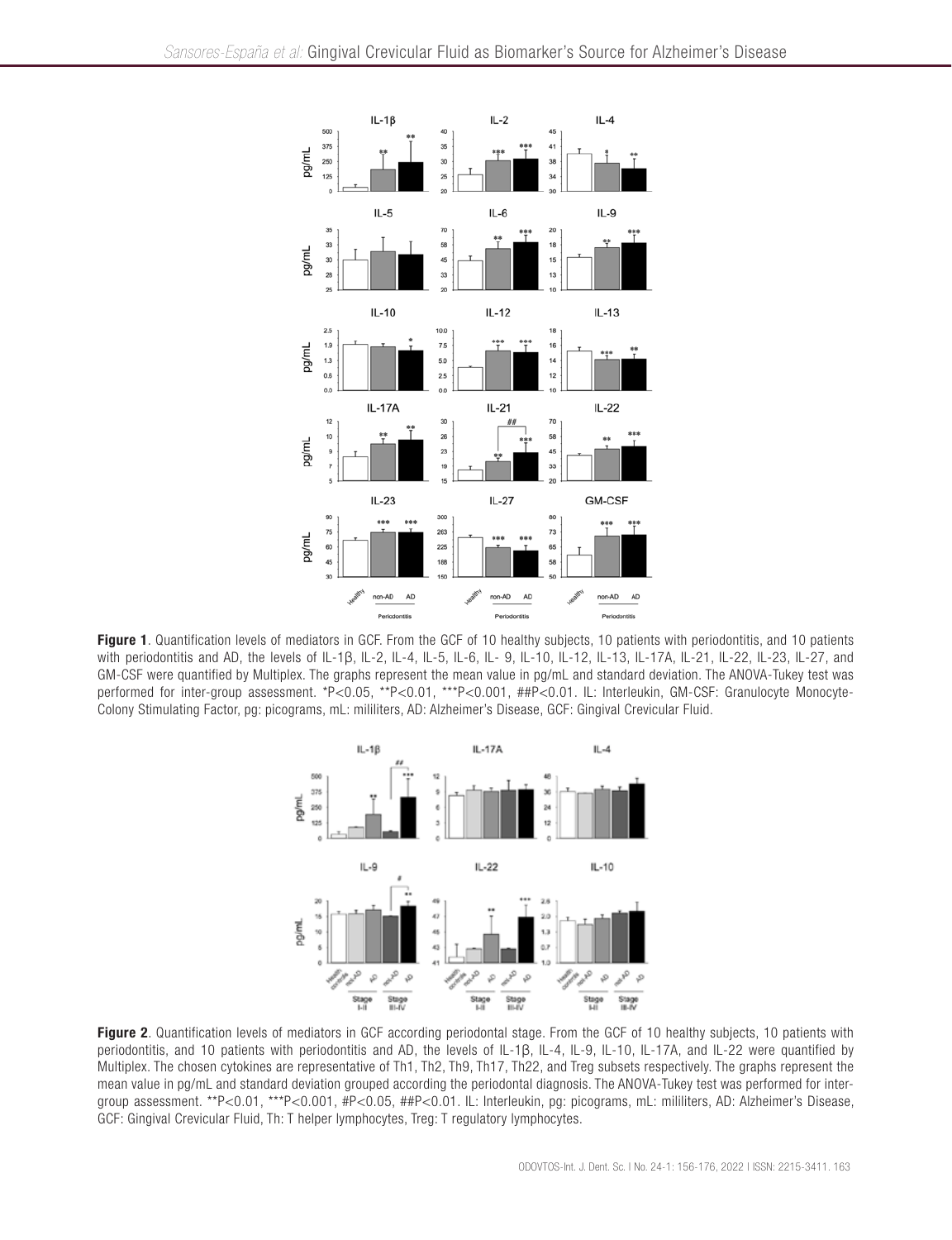### CYTOKINES CORRELATES WITH MOCA SCORES

To determine whether the levels of cytokines associated with inflammation, pro-bone resorption, regulation or modulation of the immune response with the different scores of the MoCA test, we evaluated the association using the Pearson's correlation (Figure 3). When we analyzed the pro-inflammatory IL-1β, and IL-9, and the pro-resorptive IL-17A, and IL-22 cytokines, a negative correlation was detected with the MoCA score. For the IL-4 modulatory cytokine, a positive correlation was observed with the MoCA score, and for the regulatory IL-10, no correlation was detected.

### *P. GINGIVALIS* DETECTION IS HIGHER IN PATIENTS WITH PERIODONTITIS AND AD

The *P. gingivalis* detection in subgingival microbiota samples from all the selected patients were quantified by qPCR (Table 1, Figure 3.B). A high *P. gingivalis* load was detected in patients with periodontitis and AD compared to healthy subjects. Curiously, no differences in *P. gingivalis* load was detected among healthy subjects and patients with periodontitis. Also, when correlates the *P. gingivalis*  load with the MoCA score we observed a negative significant correlation (Figure 3.C).

In addition, we evaluate the association between the *P. gingivalis* load and the IL-1β, IL-4, IL-9, IL-10, IL-17A, and IL-22 cytokines levels by the Pearson's correlation. No correlation was detected among the different conditions.

### APOE-Ε4 IS INCREASED IN THE GCF OF PATIENTS WITH AD

In order to determine if ApoE -a protein associated with the increased risk of AD- is possible to be detected in the GCF and if the periodontal status influences the levels or not, we evaluated through ELISA the secreted levels of the ε4 form in all groups (Figure 4. A).

Firstly, we were able to quantify ApoE-ε4 in the GCF and detect differences. In both periodontitis patients with or without AD presented an increase in the secretion levels compared with healthy controls. Also, patients with periodontitis and AD produced more ApoE-ε4 than patients with periodontitis and not-AD. Secondly, we determine the association of the ApoE-ε4 levels with the MoCA scores by the Pearson's correlation, detecting a negative correlation (Figure 4.B). Due there is no evidence in the literature of the detection of this molecule in GCF we decided to analyze the ROC curve (Figure 4.C). The area under the curve was higher than 0.8 suggesting that ApoE-ε4 detection in GFC of patients with different cognitive status could have a positive assessment.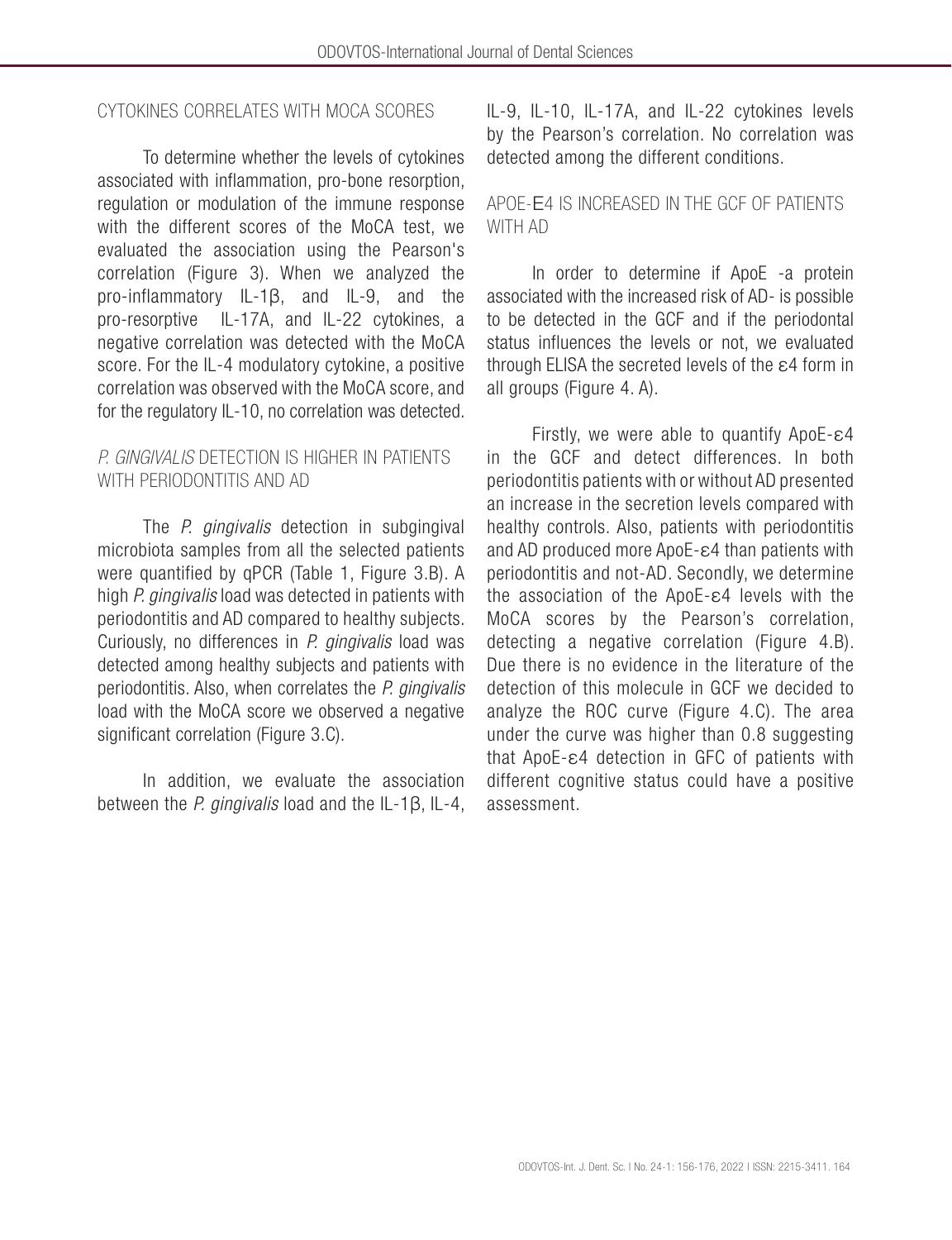

Figure 3. Correlation of mediators with MoCA score. A) From the GCF of 10 healthy subjects, 10 patients with periodontitis, and 10 patients with periodontitis and AD, the levels of IL-1β, IL-4, IL-9, IL-10, IL-17A, and IL-22 were quantified by Multiplex. The chosen cytokines are representative of Th1, Th2, Th9, Th17, Th22, and Treg subsets respectively. The graphs represent the Spearman's correlation of the cytokines concentrations and the MoCA scores. B) From the subgingival microbiota of 10 healthy subjects, 10 patients with periodontitis, and 10 patients with periodontitis and AD, the levels of the ribosomal 16S subunit of *P. gingivalis* were quantified by qPCR. C) The Spearman's correlation of the bacterial load and the MoCA scores was performed. \*P<0.05, \*\*\*P<0.001. CFU: Colony Forming Units, mL: mililiters, MoCA: Montreal Cognitive Assessment, IL: Interleukin, pg: picograms.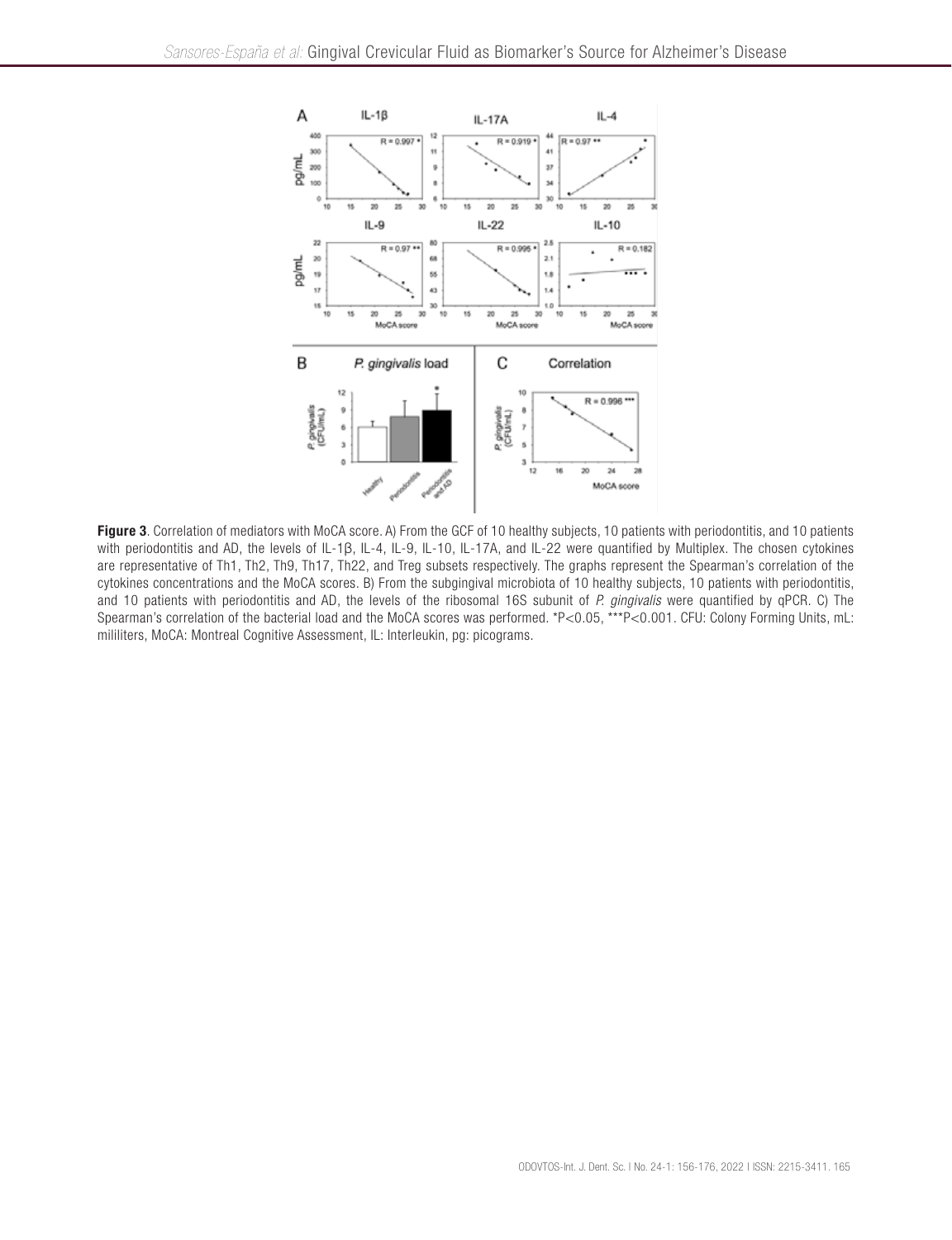

Figure 4. Quantification of ApoE-ε4 levels in GCF. From the GCF of 10 healthy subjects, 10 patients with periodontitis, and 10 patients with periodontitis and AD, the levels of ApoE-ε4 were quantified by ELISA. A) The graphs represent the mean valua in μg/mL. B) The graphs represent the Spearman's correlation of the ApoE-ε4 concentrations and theMoCA scores. C) The area under the curve was determined by matching ApoE-ε4 concentrations with MoCA scores, in order to determine sensibility over specificity. \*P<0.05, \*\*P<0.01,\*\*\*P<0.001,#P<0.05. ApoE-ε4: Apolipoprotein E-ε4, μg: micrograms, mL: mililiters, MoCA: Montreal Cognitive Assessment, AUC: Area Under the Curve.

#### **DISCUSION**

In this work, we evaluate the periodontal status of a population affected by AD and compared the clinical, microbiological and molecular parameters with people affected by periodontitis without dementia and healthy subjects. As a first result, we were able to detect that at the level of GCF, the pro-inflammatory and pro-bone-resorptive mediators are increased both in patients with periodontitis affected or not with AD. Besides, AD patients have more severe periodontitis compared to non-AD patients. To evaluate whether the severe stages of periodontitis present higher levels of pro-inflammatory mediators, we selected 2 pro-inflammatory, 2 pro-bone resorptive and 2 modulatory cytokines. Surprisingly, only IL-1β, IL-9, and IL-22 had a significant increase in patients with periodontitis stage III or IV compared to healthy subjects. Furthermore, for the same selected cytokines, a correlation analysis was performed, where the molecules associated with periodontitis show a negative correlation with the cognitive state. Conversely, IL-4 presented a positive correlation, suggesting that a better cognitive state is related to a higher presence of IL-4. Secondly, we quantified the load of *P. gingivalis* in the deeper pockets or sulcus of all patients. We detect a higher bacterial load in patients with AD, and those levels correlated negatively with the cognitive status. This data suggests that the periodontal inflammation and severity can be associated by an increase in *P. gingivalis*. In fact, we performed an association between the mentioned cytokines an *P. gingivalis* levels, detecting no correlation. Finally and as the most novel aspect of the present work, we measured the levels of ApoE-ε4 in the GCF. We were able to detect the presence of ApoE-ε4 both in healthy patients and in periodontitis patients with or without AD. Indeed, patients with AD and periodontitis presented higher levels of ApoE-ε4, compared to patients without AD and periodontitis and healthy subjects. When evaluating the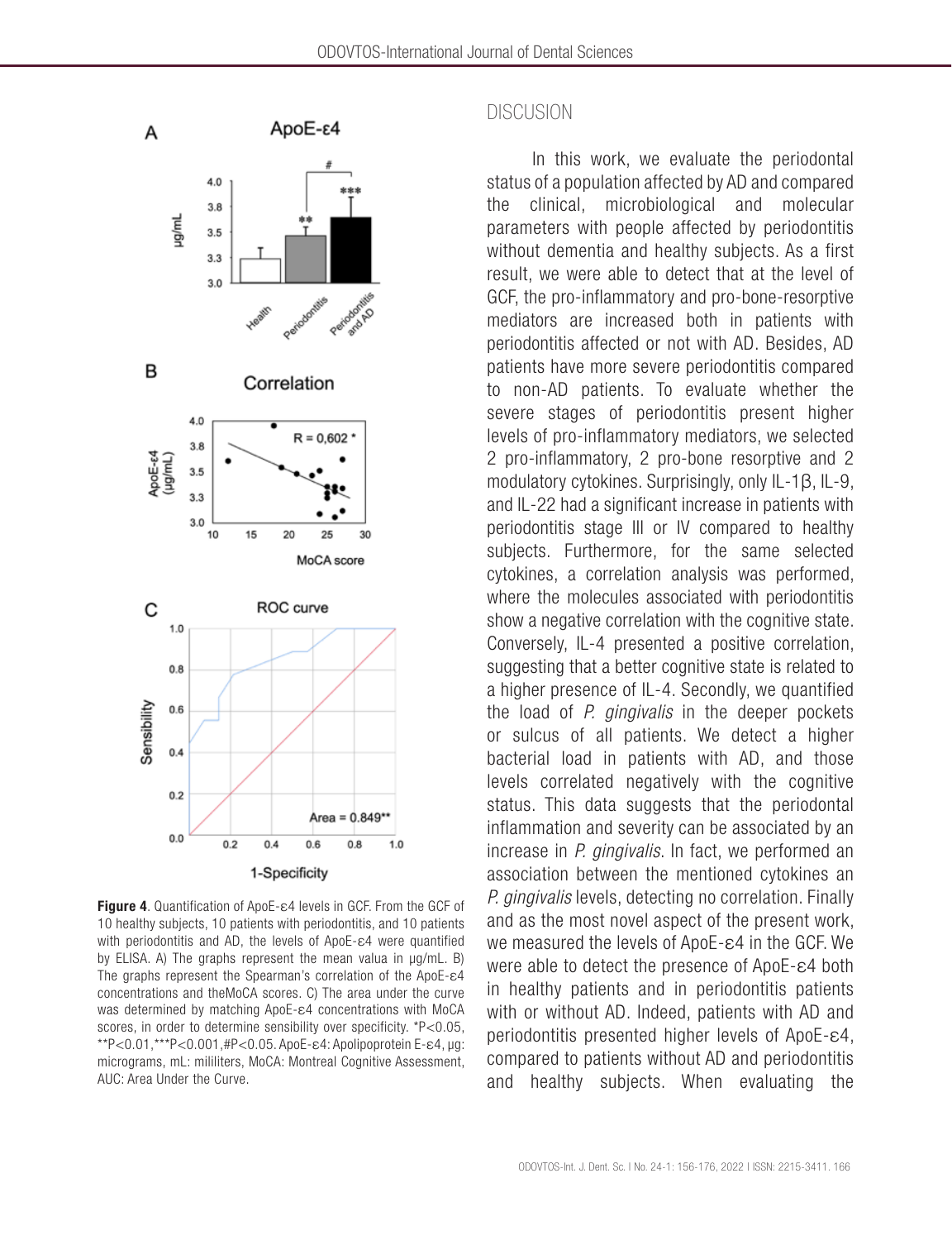association of ApoE-ε4 levels with the MoCA scores, we could observe a negative correlation and an area under the curve higher than 0.8.

Several studies have evaluated the oral status in patients affected with any type of dementia, such as Parkinson's disease, AD, vascular dementia, or another (40-54). Of these, only one article quantifies the levels of pro-inflammatory mediators at the serum level and correlates them with the presence of CAL and BOP (44). Indeed, in patients with severe periodontitis and mild cognitive impairment, an increase in Epidermic Growth Factor (EGF), Granulocytes-Colony Stimulating Factor (G-CSF), Granulocytes and Monocytes-Colony Stimulating Factor (GM-CSF), Growth Regulated Oncogene (GRO), IL-6, IL-7, IL-8, CXCL-10, Monocyte Chemoattractant Protein-1 (MCP-1/CCL2), Macrophage Inhibitory Protein-1α (MIP-1α/CCL3), MIP-1β (CCL4), and TNF-α levels were observed compared to healthy subjects. Although patients with mild cognitive impairment presented a higher BOP and CAL loss than controls, the authors could not identify whether the presence of mediators at the serum level can associate this condition with periodontitis (44). This is the only study to date that has evaluated pro-inflammatory mediators at the systemic level. Unlike us, we characterize the presence of periodontitis with cytokines representative of pro-inflammatory, pro-boneresorption or modulatory responses. This is a high strength of our work, being the first to determine this broad pattern of cytokines. It is noteworthy that the presence of mediators such as IL-1β, IL-6, IL-17, and TNF- $\alpha$  is important to determine in patients with AD as they represent a risk for their further progress (16,55). In this sense, low-grade inflammatory diseases are considered risk factors for the onset of AD (56-60). In fact, these mediators participate in the breakdown of the blood-brain barrier (BBB), which is compromised in patients with AD (56,59,61,62). Nevertheless, no study have been determined until today how periodontitis can affect the BBB stability.

When evaluating the presence of periodontitis, AD patients have CAL loss, more BOP, and a higher PI (41,42,44, 46, 47). In these context, the increase in periodontal inflammatory indexes do not necessarily correlates with periodontitis due no study diagnoses periodontitis except for Gil Montoya (44). The studies focus their analysis on poor oral hygiene and how, this is due to the absence of teeth and the presence of removable prostheses (41, 42, 45, 53). Although periodontitis is the main cause of tooth loss, the importance of the presence of teeth is related with the risk of dementia (63-65). Indeed, the tooth loss has been proposed recently as a risk factor for developing dementia, and dementia increase the risk of tooth loss, which can be an unexploited two-way relationship (63). Due to this, the evidence tries to demonstrate the need to avoid the population's toothlessness. It is important to mention that poor oral hygiene in patients with AD or another type of dementia may be due to poor fine motor skills, because caregivers do not care about oral hygiene or because patients forget it (66-68). Thus, it is important to improve oral hygiene to reduce the bacterial load that can cause oral or intestinal dysbiosis (69). In this sense, our work shows a higher load of *P. gingivalis*, a keystone bacterium that in recent years has been proposed as a microbiological risk factor to trigger AD due to its high pathogenicity (14,21). In this sense, there are studies that have identified it in the hippocampus, the brain cortex, the IV ventricle and the cerebrospinal fluid (14,15). Furthermore, experimental studies have clearly shown how this bacterium can initiate neuroinflammation and increased Aβ production (14,21,23,25,27,70). Also, it has been proposed that the higher serum levels of IgG against *P. gingivalis* can be a hallmark for the onset of AD later in life (48, 49, 71-74). Besides,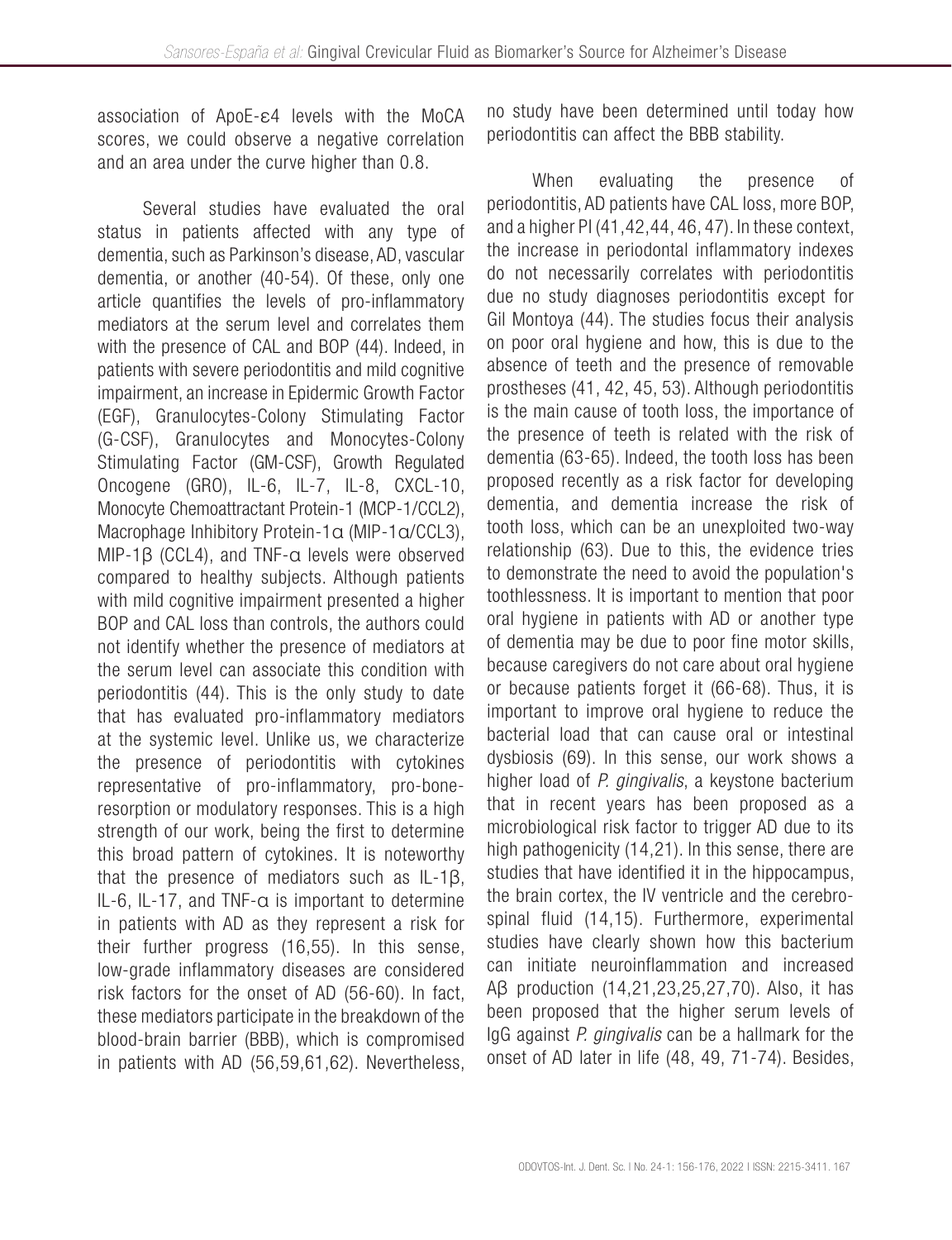maintaining oral hygiene would have three main objectives: decrease the incidence of periodontitis, decrease tooth loss, and decrease the load of anaerobic bacteria.

When evaluating cognitive status, the main question is which test is better to choose. All studies evaluating oral health or disease in patients with cognitive impairment, AD, vascular dementia or other, characterize them with Mini-Mental state examination (MMSE) (45-47,51,54,75). Indeed, when patients are affected of both periodontitis and dementia, they presented a decrease in the MMSE score. Nevertheless, for the MMSE the overall accuracy at a cut-off of 25 was a sensitivity of 0.87 and specificity of 0.82 (76). Also, when adjusted estimates of accuracy for educational level, the MMSE was found to have a sensitivity of 0.97 and a specificity of 0.70. The overall accuracy at a cut-off point of 24 was sensitivity 0.85 and specificity 0.90. Based on the results of this meta-analysis, it would be expected that 85% of patients with dementia would be correctly identified with the MMSE, while 15% would be wrongly classified as without dementia (76). This is noteworthy, since a score of 25 points indicates that there could be some degree of cognitive impairment, and 24 points indicates the presence of impairment (77). Conversely, the selection of the MoCA test in our study was due to the fact that its psychometric characteristics describe a high level of reliability and validity with a sensitivity of 0.87 and a specificity in a range of 0.90 for mild cognitive impairment with a cut-off point <26, and a sensitivity of 0.87 for AD-type dementia with a specificity of 1.0, having a cut-off point <18 (78). Thus, the MoCA is highly reliable compared to other screening tests such as the MMSE, which in turn presents a lower sensitivity and specificity (77, 79-83).

Finally, and as a novel antecedent, in this work we detected the presence of ApoE-ε4 in the FCG. This is the first study to carry out this quantification in GCF since there is no scientific evidence of the determination of this important marker of AD in periodontal tissues that can serve as an adjunct for the management of AD. Currently ApoE-ε4 and the gene that encodes it represent the main risk factor for the development of AD and previous studies show that the presence of ApoE-ε4 at an earlier age generates a risk dependent on the concentration detected (84). Similarly, its relationship with the presence of periodontal diseases has been reported, speculating that the over-expression of this protein is associated with the presence of the most severe forms of periodontitis (85). Besides, it has been detected that the presence of ApoE polymorphisms is related to a higher risk of periodontitis, a higher burden of periodontal pathogenic bacteria, and higher serum lipid levels (86). Indeed, Aβ deposition is greater in patients who overexpress ApoE-ε4 and this protein is increased in patients with AD (87,88). This is why this study suggests that the early detection of ApoE-ε4 in GCF through routine periodontal evaluation may be of vital importance due to the role that these proteins have in the development of other diseases (33). Finally, the increase in ApoE-ε4 makes it possible to link AD, at least in part, with co-morbidities that are considered risk factors (33). The present study was able to detect that periodontitis significantly increases the levels of ApoE-ε4 in the GCF compared to healthy subjects and that it increases even more in patients affected by periodontitis and AD. When evaluating ROC, we observed a percentage of 84.9, which indicates that it may be a good marker to link the possible effect of periodontitis on cognitive status (33).

The main limitation of this study was the sample size. Therefore, we could consider this work as a pilot study which determined whether the pro-inflammatory mediators and the load of *P. gingivalis* are affected in patients with AD. The data allow us to suggest that in patients with AD there is a higher burden of *P. gingivalis*, CAL loss, higher BOP and PI, and higher levels of pro-inflammatory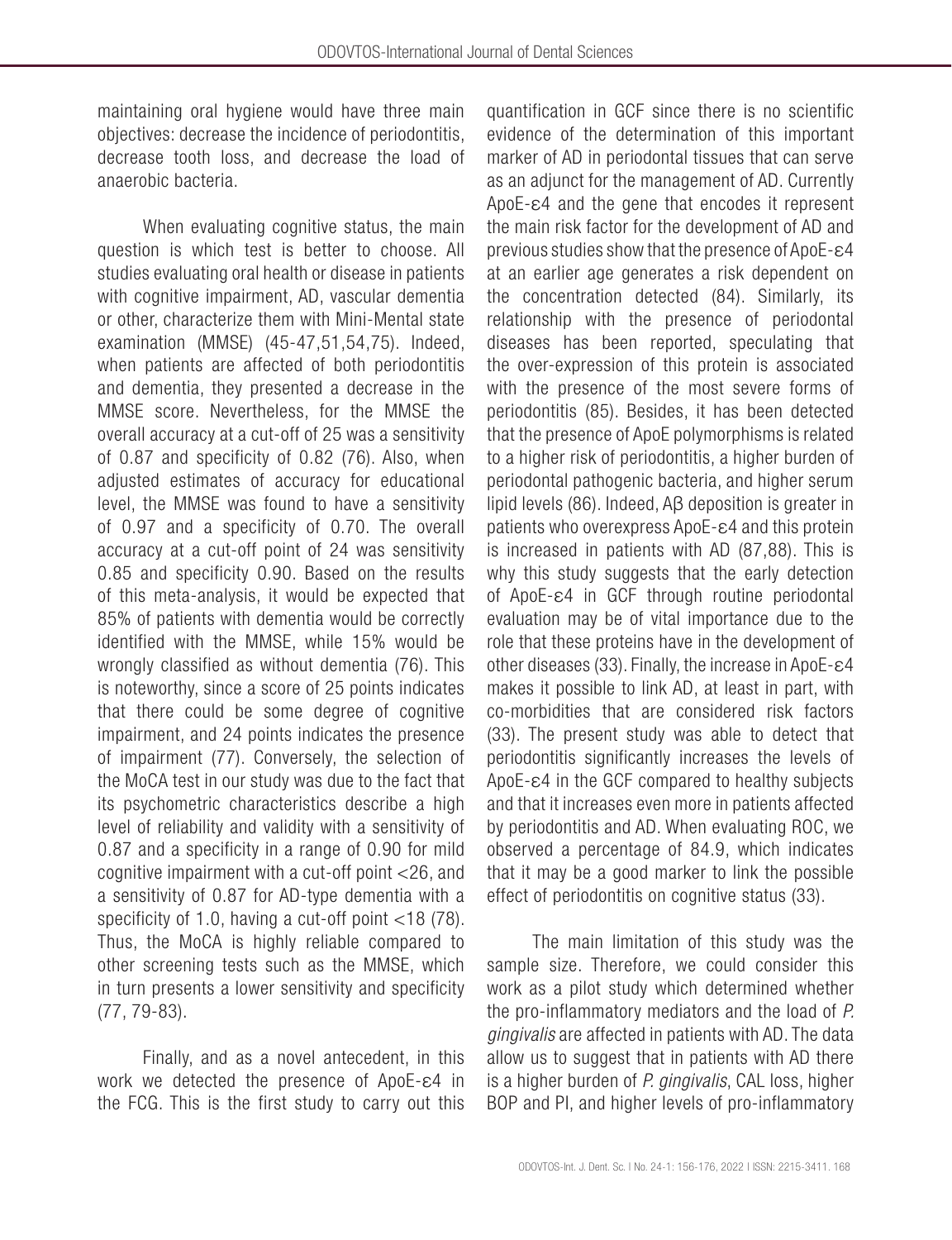and pro-bone resorptive mediators in the GCF. Thus, in patients with AD, periodontitis could be more severe and urgently requires the intervention of dental surgeons in order to reduce systemic inflammation and restore periodontal stability.

# FUNDING

This work was supported by a the Regional Development Program of the International Association for Dental Research 2017-2019, and 2021-2023, and Exbecario PRODEP UADY-EXB-241.

# AUTHOR CONTRIBUTION STATEMENT

Conceptualization and design: V.M.A. and J.D.Z. Literature review: L.D.S.E., F.M., V.M.A. and J.D.Z. Methodology and validation: L.D.S.E., F.A.P., S.M.R. and J.A. Formal analysis: A.P.L., V.M.A. and J.D.Z. Investigation and data collection: L.D.S.E., F.A.P., V.M.A. and J.D.Z. Resources: V.M.A. and J.D.Z. Data analysis and interpretation: L.D.S.E., F.M.,

S.M.R., V.M.A. and J.D.Z.

Writing-original draft preparation: L.D.S.E., V.M.A. and J.D.Z.

Writing-review & editing: All the authors.

Supervision: V.M.A. and J.D.Z.

Project administration: V.M.A. and J.D.Z.

Funding acquisition: V.M.A. and J.D.Z.

# ACKNOWLEDGMENT

We thank to Victoria Díaz-Melgar, Nicolás Martínez-Valle, and Cynthia Valle for their important support during writing.

# **REFERENCES**

- 1. Cecoro G., Annunziata M., Iuorio M.T., Nastrii L., Guida L. Periodontitis, Low-Grade inflammation and systemic health: a scoping review. Medicina (Kaunas). 2020; 56 (6): 272.
- 2. Hajishengallis G. Immuno-microbial pathogenesis of periodontitis: Keystones, pathobionts, and the host response. Trends Immunol. 2014; 35  $(1): 3-11.$
- 3. Hajishengallis G. Periodontitis: from microbial immune subversion to systemic inflammation. Nature Reviews Immunology. 2015; 15 (1): 30-44.
- 4. Teixeira F.C.F., Marin-Leon L., Gomes E.P., Pedrao A.M.N., Pereira A.C., Francisco P.M.S.B. Relationship between periodontitis and subclinical risk indicators for chronic non-communicable diseases. Brazilian Oral Research. 2020; 34: 058.
- 5. Imamura T., Pike R.N., Potempa J., Travis J. Pathogenesis of periodontitis: a major arginine-specific cysteine proteinase from Porphyromonas gingivalis induces vascular permeability enhancement through activation of the kallikrein/kinin pathway. Journal of Clinical Investigation. 1994; 94 (1): 361-7.
- 6. Laine M.L., Applemelk B.J., van Winkelhoff A.J. Prevalence and distribution of six capsular serotypes of Porphyromonas gingivalis in periodontitis patients. Journal for Dental Research. 1997; 76 (12): 1840-4.
- 7. van Winkelhoff A.J., Loos B.G., van der Reijden W.A., van der Velden U. Porphyromonas gingivalis, Bacteroides forsythus and other putative periodontal pathogens in subjects with and without periodontal destruction. Journal of Clinical Periodontology. 2002; 29 (11): 1023-8.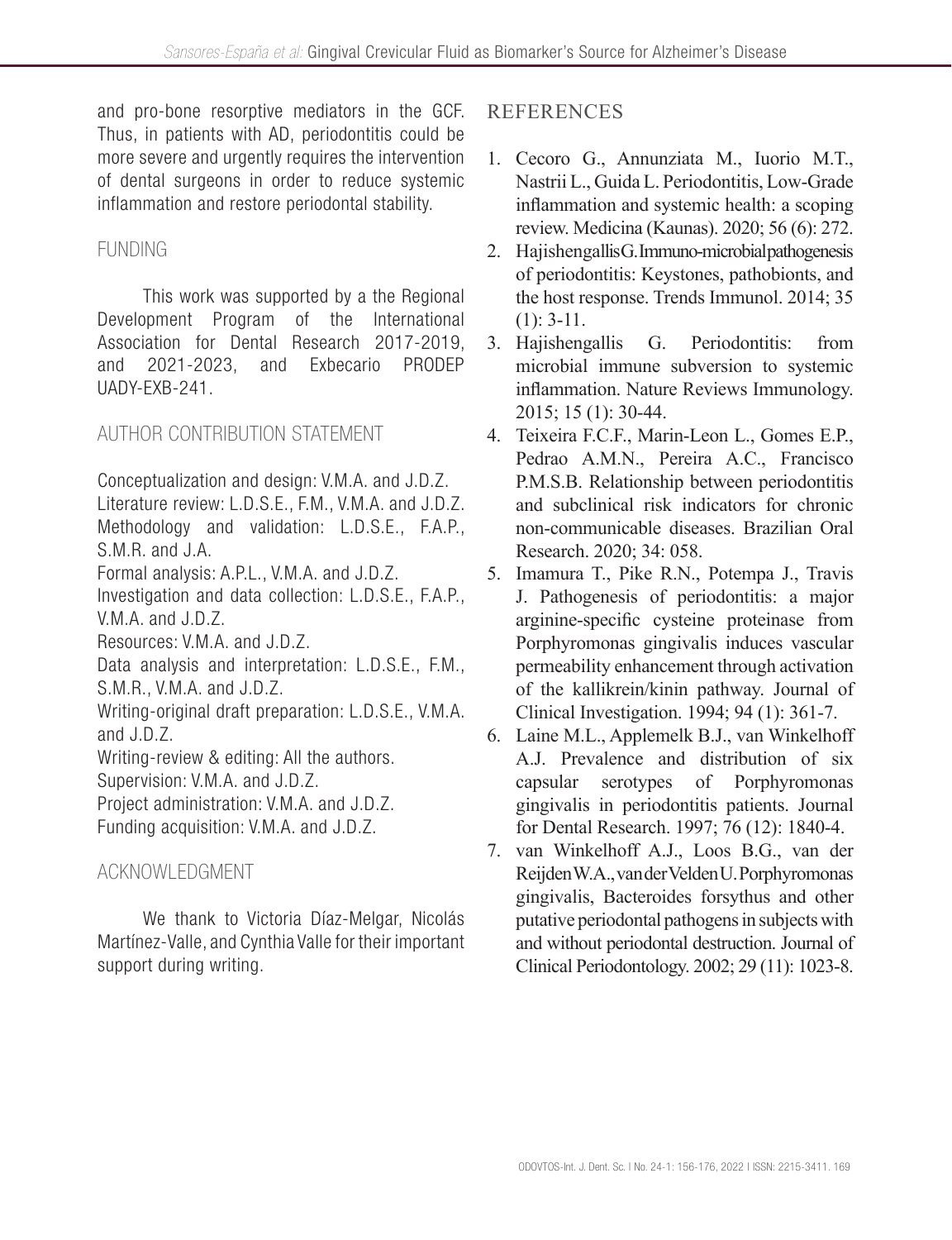- 8. López N., Smith P., Gutierrez J. Periodontal therapy may reduce the risk of preterm low birth weight in women with periodontal disease: A randomized controlled trial. Journal of Periodontology. 2002; 73 (8): 911-24.
- 9. López N., Silva I.D., Ipinza J., Gutierrez J. Periodontal therapy reduces the rate of preterm low birth weight women with pregnancy-associates gingivitis. Journal of Periodontology. 2005; 76 (11 Suppl): 2144-53.
- 10. Marcelino S.L., Gaetti-Jardim E.J., Nakano V., Canonico L.A.D., Nunes F.D., Lotufo R.F.M., et al. Presence of periodontopathic bacteria in coronary arteries from patients with chronic periodontitis. Anaerobe. 2010; 16 (6): 629-32.
- 11. Szulc M., Kustrzycki W., Janczak D., Michalowska D., Baczynska D., Radwan-Oczko M. Presence of periodontopathic bacteria DNA in atheromatous plaques from coronary and carotid arteries. Biomedical Research International. 2015; 2015: 825397.
- 12. Udagawa S., Katagiri S., Maekawa S., Takeuchi Y., Komazaki R., Ohtsu A., et al. Effect of Porphyromonas gingivalis infection in the placenta and umbilical cord in pregnant mice with low birth weight. Acta Odontologica Scandinavica. 2018; 76 (6): 433-41.
- 13. Vanterpool S.F., Been J.V., Houben M.L., Nikkels P.G., De Krijger R.R., Zimmermann L.J., et al. Porphyromonas gingivalis within placental villous mesenchyme and umbilical cord stroma is associated with adverse pregnancy outcome. PLoS One. 2016; 11 (1): e0146157.
- 14. Dominy S.S., Lynch C., Ermini F., Benedyk M., Marczyk A., Konradi A., et al. Porphyromons gingivalis in Alzheimer's disease brains: Evidence for disease causation and treatment with small-molecule inhibitors. Science Advances. 2019; 5 (1): eaau3333.
- 15. Poole S., Singhrao S.K., Kesavalu L., Curtis M.A., Crean S. Determining the presence of

periodontopathic virulence factors in shortterm postmortem Alzheimer's diseas brain tissue. Journal of Alzheimers Disease. 2013; 36 (4): 665-77.

- 16. Selkoe D.J., Hardy J. The amyloid hypothesis of Alzheimer's disease at 25 years. EMBO Molecular Medicine. 2016; 8 (6): 595-608.
- 17. Bayer T.A., Wirths O. Focusing the amyloid cascade hypothesis on N-truncated Abeta peptides as drug targets against Alzheimer's disease. Acta Neuropathologica. 2014; 127 (6): 787-801.
- 18. Tse K.H., Herrup K. Re-imagining Alzheimer's disease - the diminishing importance of amyloid and a glimpse of what lies ahead. Journal of Neurochemistry. 2017; 143 (4): 432-44.
- 19. Fulop T., Witkowski J.M., Bourgade K., Khalil A., Zerif E., Larbi A., et al. Can an infection hypothesis explain the Beta amyloid hypothesis of Alzheimer's disease? Frontiers in Aging Neuroscience. 2018; 10 (224).
- 20. Pritchard A.B., Crean S, Olsen I., Singhrao S.K. Periodontitis, Microbiomes and their Role in Alzheimer's Disease. Frontiers in Aging Neuroscience. 2017; 24 (9): 336. doi: 10.3389/fnagi.2017.00336
- 21. Díaz-Zúñiga J., More J., Melgar-Rodríguez S., Jiménez-Unión M., Villalobos-Orchard F., Muñoz-Manríquez C., et al. Alzheimer's Disease-Like pathology triggered by Porphyromonas gingivalis in wild type rats is serotype dependent. Frontiers in Immunology. 2020; 11 (588036).
- 22. Ding Y., Ren J., Yu H., Yu W., Zhou Y. Porphyromonas gingivalis, a periodontitis causing bacterium, induces memory impairment and age-dependent neuroinflammation in mice. Immunity Ageing. 2018; 15 (6).
- 23. Ishida N., Ishihara Y., Ishida K., Tada H., Funaki-Kato Y., Hagiwara M., et al. Periodontitis induced by bacterial infection exacerbates features of Alzheimer's disease in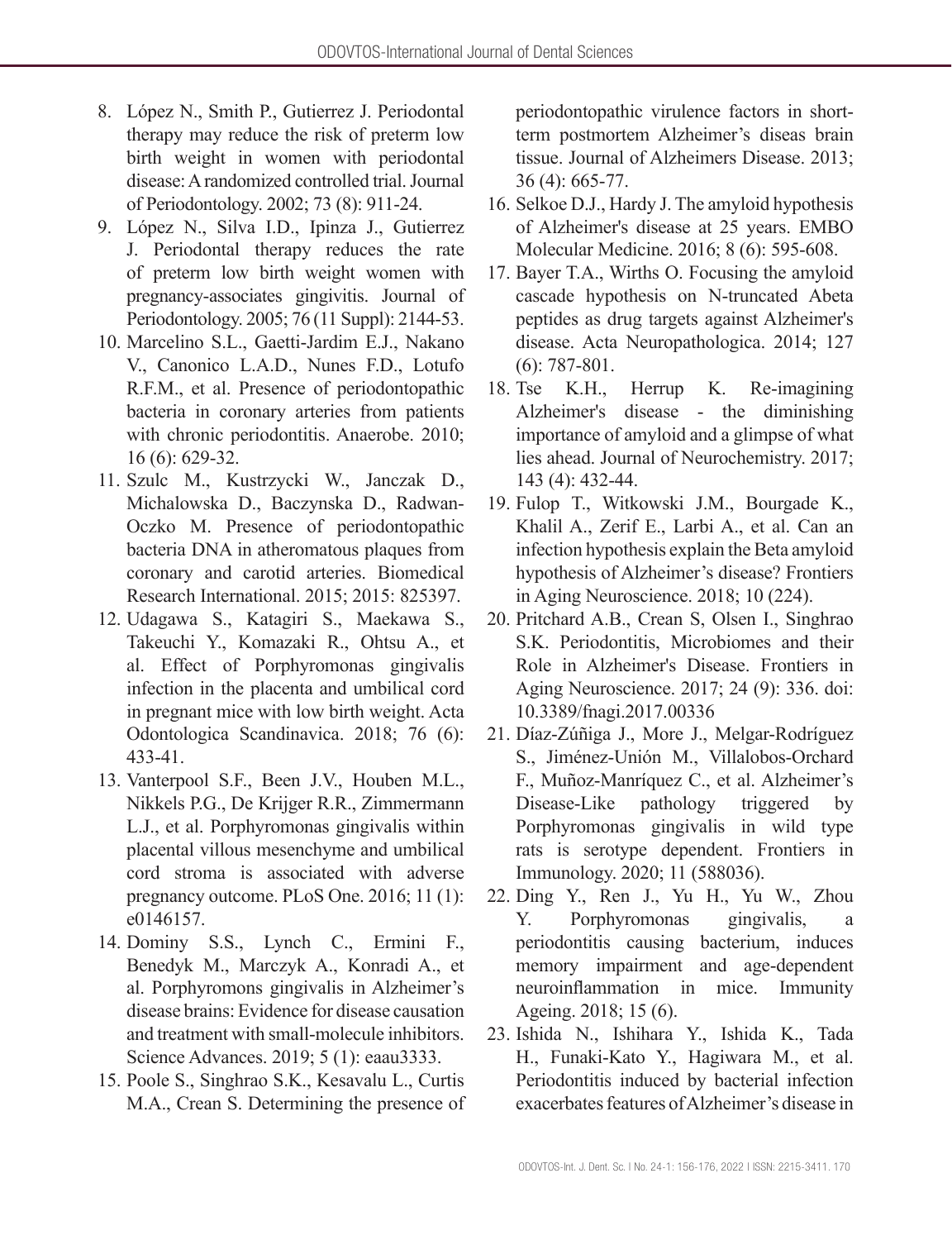transgenic mice. NPJ Aging and Mechanisms of Disease. 2017; 3 (15).

- 24. Leira Y., Iglesias-Rey R., Gómez-Lado N., Aguiar P., Campos F., d'Aiuto F., et al. Porphyromonas gingivalis lipopolysaccharideinduced periodontitis and serum amyloidneta peptides. Archives in Oral Biology. 2019; 99: 120-5.
- 25. Poole S., Singhrao S.K., Chukkapalli S., Rivera M., Velsko I., Kesavalu L., et al. Active invasion of Porphyromonas gingivalis and infection-induced complement activation in ApoE-/- mice brains. Journal of Alzheimers Disease. 2015; 43 (1): 67-80.
- 26. Wu Z., Ni J., Liu Y., Teeling J.L., Takayama F., Collcutt A., et al. Cathepsin B plays a critical role in inducing Alzheimer's diseaselike phenotypes following chronic systemic exposure to lipopolysaccharide from Porphyromonas gingivalis in mice. Brain, Behaviour, and Immunity. 2017; 65: 350-61.
- 27. Zhang J., Yu C., Zhang X., Chen H., Dong J., Lu W., et al. Porphyromonas gingivalis lipopolysaccharide induces cognitive dysfunction, mediated by neuronal inflammation via activation of the TLR4 signaling pathway in C57BL/6 mice. Journal of Neuroinflammation. 2018; 15 (1): 37-52.
- 28. Lane C.A., Hardy J., Scott J.M. Alzheimer's disease. European Journal of Neurology. 2017; 25 (1): 59-70.
- 29. Frost G.R., Li Y.M. The role of astrocytes in amyloid production and Alzheimer's disease. Open Biology. 2017; 7: 170228.
- 30. Ritchie C., Smailagic N., Noel-Storr A.H., Ukuomunne O., Ladds E.C., Martin S. CSF tau and the CSF tau/ABeta ratio for the diagnosis of Alzheimer's disease dementia and other dementias in people with mild cognitive impairment (MCI). Cochrane Database Systematic Review. 2017; 3 (3): CD10803.
- 31. Limon-Sztencel A., Lipska-Zietkiewicz B.S., Chmara M., Wasag B., Bidzan L., Godlewska

B.R., et al. The algorithm for Alzheimer risk assessment based on APOE promoter polymorphisms. Alzheimers Research & Therapy. 2016; 8 (1): 19.

- 32. Liu C.C., Zhao N., Fu Y., Wang N., Linares C., Tsai C.W., et al. ApoE4 accelerates early seeding of amyloid pathology. Neuron Reports. 2017; 96 (5): 1024-32.
- 33. Singhrao S.K., Harding A., Chukkapalli S., Olsen I., Kesavalu L., Crean S. Apolipoprotein E related co-morbidities and Alzheimer's Disease. Journal of Alzheimer's Disease. 2016; 51 (4): 935-48.
- 34. McKhann G.M., Knopman D.S., Chertkow H., Hyman B.T., Jack Jr. C.R., Kawas C.H., et al. The diagnosis of dementia due to Alzheimer's disease: recommendations from the National Institute on Aging-Alzheimer's Association workgroups on diagnostic guidelines for Alzheimer's disease. Alzheimer's & Dementia. 2011; 7 (3): 263-9.
- 35. Papapanou P.N., Sanz M., Buduneli N., Dietrich T., Feres M., Fine D.H., et al. Periodontitis: Consensus report of workgroup 2 of the 2017 World Workshop on the Classification of Periodontal and Peri-Implant Diseases and Conditions. Journal of Clinical Periodontology. 2018; 45: S162-S70.
- 36. Tonetti M.S., Greenwell H., Kornman K.S. Staging and grading of periodontitis: framework and proposal of a new classification and case definition. Journal of Periodontology. 2018; 89:159-72.
- 37. Abusleme L., Dupuy A.K., Dutzan N., Silva N., Burleson J.A., Strausbaugh L.D., et al. The subgingival microbiome in health and periodontitis and its relationship with community biomass and inflammation. International Society for Microbiological Ecology Journal. 2013; 7: 1016-25.
- 38. Ovalle A., Gamonal J., Martínez M.A., Silva N., Kakarieka E., Fuentes A., et al. Relationship between periodontal diseases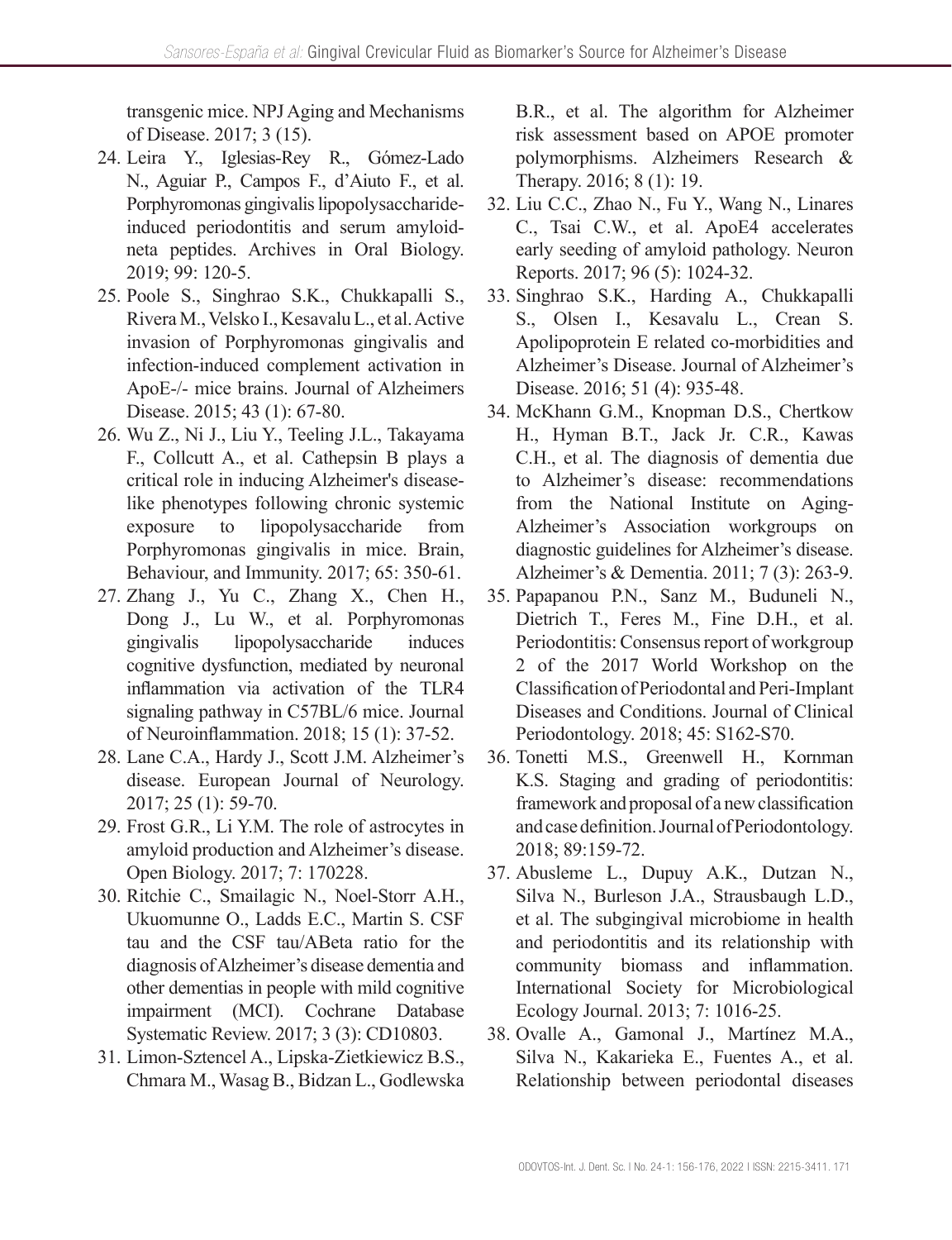and ascending bacterial infection with preterm delivery. Revista Médica de Chile. 2009; 137: 504-14.

- 39. Vernal R., Dutzan N., Chaparro A., Puente J., Valenzuela M., Gamonal J. Levels of interleukin-17 in gingival crevicular fluid and in supernatants of cellular cultures of gingival tissue from patients with chronic periodontitis. Journal of Clinical Periodontology. 2005; 32 (4): 383-9.
- 40. Aragón F., Zea-Sevilla M.A., Montero J., Sancho P., Corral R., Tejedor C., et al. Oral health in Alzheimer's disease: a multicenter case-control study. Clinical Oral Investigations. 2018; 22: 3061-70.
- 41. Chen X., Shuman S.K., Hodges J.S., Gatewood L.C., Xu J. Patterns of tooth loss in older adults with and without dementia: a retrospective study based on a Minnesota Cohort. Journal of the American Geriatrics Society. 2010; 58 (12): 2300-7.
- 42. Chen X., Clark J.J.J., Naorungroj S. Oral health in nursing home residents with different cognitive statuses. Gerodontology. 2012; 30 (1): 49-60.
- 43. Chen C.K., Wu Y.T., Chang Y.C. Association between chronic periodontitis and the risk of Alzheimer's disease: a retrospective, population-based, matched-cohort study. Alzheimer's Research Therapy. 2017; 9 (1): 56-62.
- 44. Gil Montoya J.A., Barrios R., Sanchez-Lara I., Ramos P., Carnero C., Fornieles F., et al. Systemic inflammatory impact of periodontitis on cognitive impairment. Gerodontology. 2019; 37 (1): 11-8.
- 45. Hatipoglu M.G., Kabay S.C., Güven G. The clinical evaluation of the oral status in Alzheimer-type dementia patients. Gerodontology. 2011; 28 (4): 302-6.
- 46. Laugisch O., Johnen A., Buergin W., Eick S., Ehmke B., Duning T., et al. Oral and periodontal health in patients with Alzhiemer's disease and other forms of

dementia - A cross-sectional pilot study. Oral Health and Preventie Dentistry. 2021; 19 (1): 255-61.

- 47. Martande S.S., Pradeep A.R., Singh S.P., Kumari M., Suke D.K., Raju A.P., et al. Periodontal health condition in patients with Alzheimer's disease. American Journal of Alzheimer's Disease and Other Dementias. 2014; 29 (6): 498-502.
- 48. Noble J.M., Borrell L.N., Papapnou P.N., Elkind M.S.V., Scarmeas N., Wright C.B. Periodontitis is associated with cognitive impairment among older adults: Analysis of NHANES-III. Journal of Neurology, Neurosurgery, and Psychiatry. 2009; 80 (11): 1206-11.
- 49. Noble J.M., Scarmeas N., Celenti R.S., Elkind M.S., Wright C.B., Schupf N., et al. Serum IgG antibody levels to periodontal microbiota are associated with incident Alzheimer disease. PLoS One. 2014; 9 (12): e114959.
- 50. Ribeiro G.R., Costa J.L.C., Ambrosano G.M.B., Garcia R.C.M.R. Oral health of the elderly with Alzheimer's disease. Oral Surgery, Oral Medicine, Oral Pathology and Oral Radiology. 2012; 114( 3): 338-43.
- 51. Rong X., Xiang L., Li Y., Yang H., Chen W., Li L., et al. Chronic periodontitis and Alzheimer disease: a putative link of serum proteins identification by 2S-DIGE proteomics. Frontiers in Aging Neuroscience. 2020; 12: 248.
- 52. Srisilapanan P., Jai-ua C. Oral health status of dementia patients in Chiang Mai Neurological Hospital. Journal of the Medical Association of Thailand. 2013; 96 (3): 351-7.
- 53. Syrjälä A.M.H., Ylöstalo P., Ruoppi P., Komulainen K., Hartikainen S., Sulkava R., et al. Dementia and oral health among subjects aged 75 years or older. Gerodontology. 2012; 29 (1): 36-42.
- 54. Tiisanoja A., Syrjälä A.M.H., Tertsonen M., Komulainen K., Pesonen P., Knuuttila M., et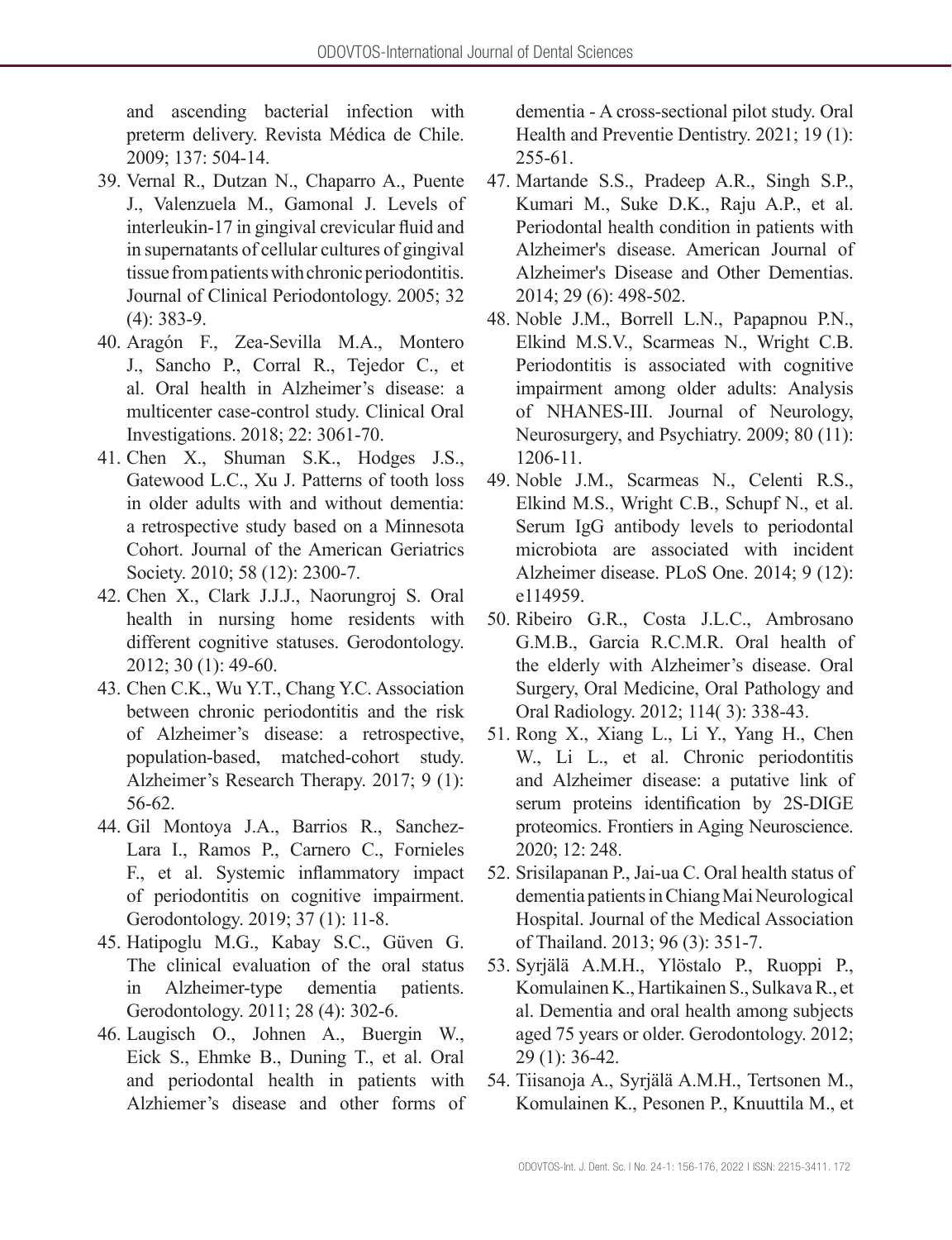al. Oral diseases and inflammatory burden and Alzheimer's disease among subjectsaged 75 years or older. Special Care in Dentistry. 2019; 39 (2): 158-65.

- 55. Heneka M.T., Carson M.J., El Khoury J., Landreth G.E., Brosseron F., Feinstein D.L., et al. Neuroinflammation in Alzheimer's disease. Lancet Neurology. 2015; 14 (4): 388-405.
- 56. Bowman G.L., Dayon L., Kirkland R., Wojcik J., Peyratout G., Severin I.C., et al. Bloodbrain barrier breakdown, neuroinflammation, and cognitive decline in older adults. Alzheimer's Dementia. 2018.
- 57. Kebir H., Krymborg K., Ifergan I., Dodelet-Devillers A., Cayrol R., Bernard M., et al. Human Th17 lymphocytes promote bloodbrain barrier disruption and central nervous system inflammation. Nature Medicine. 2007;1 3 (10): 1173-5.
- 58. Tao Q., Ang T.F.A., DeCarli C., Auerbach S.H., Devine S., Stein T.D., et al. Association of chronic low-grade inflammation with risk of Alzheimer's disease in ApoE4 carriers. Journal of American Medical Association Network Open. 2018; 1 (6): 183597.
- 59. Ueno M., Chiba Y., Murakami R., Matsumoto K., WKawauchi M., Fujihara R. Blood-brain barrier and blood-cerebrospinal fluid barrier in normal and pathological conditions. Brain Tumor Pathology. 2016; 33 (2): 89-96.
- 60. Walker K.A., Ficek B.N., Westbrook R. Understanding the role of systemic inflammation in Alzheimer's Disease. ACS Chemical Neuroscience. 2019; 10 (8): 3340-2.
- 61. Hawkins B.T., Davis T.P. The blood-brain barrier/neurovascular unit in health and disease. Pharmacological Reviews. 2005; 57: 173-85.
- 62. Rochfort K.D., Collins L.E., Murphy R.P., Cummins P.M. Downregulation of bloodbrain barrier phenotype by proinflammatory

cytokines involves NADPH oxidase dependent ROS generation: consequences for interendothelial adherens and tight junctions. PLoS One. 2014; 9 (7): e101815.

- 63. Chen J., Ren C.J., Wu L., Xia L.Y., Shao J., Leng W.D., et al. Tooth loss is associated with increased risk of dementia and with a dose-response relationship. Frontiers in Aging Neuroscience. 2018; 10: 415.
- 64. Emami E., Freitas de Souza R., Kabawat M., Feine J.S. The impact of edentulism on oral and general health. International Journal of Dentistry. 2013; 2013: 498305.
- 65. Okamoto N., Morikawa M., Tomioka K., Yanagi M., Amano N., Kurumatani N. Association between tooth loss and the development of mild memory impairment in the elderly: the Fujiwara-kyo Study. Journal of Alzheimer's Disease. 2015; 44: 777-86.
- 66. Paganini-Hill A., White S.C., Atchison K.A. Dentition, dental health habits, and dementia: the Leisure World cohort study. Journal of the American Geriatrics Society. 2012; 60 (8): 1556-63.
- 67. Singhrao S.K., Harding A., Simmons T., Robinson S., Kesavalu L., Crean S. Oral inflammation, tooth loss, risk factors, and association with progression of Alzheimer's disease. Journal of Alzheimer's Disease. 2014; 42 (3): 723-37.
- 68. Stein P.S., Desrosiers M., Donegan S.J., Yepes J.F., Kryscio R.J. Tooth loss, dementia and neuropathy in the Nun study. Journal of the American Dental Association. 2007; 138 (10): 1214-22.
- 69. Kobayashi R., Ogawa Y., Hashizume-Takizawa T., Kurita-Ochiai T. Oral bacteria affect the gut microbiome and intestinal immunity. Pathology Disease. 2020; 78 (3): 024.
- 70. Ding Y., Ren J., Yu H., Yu W., Zhou Y. Porphyromonas gingivalis, a periodontitis causing bacterium, induces memory impairment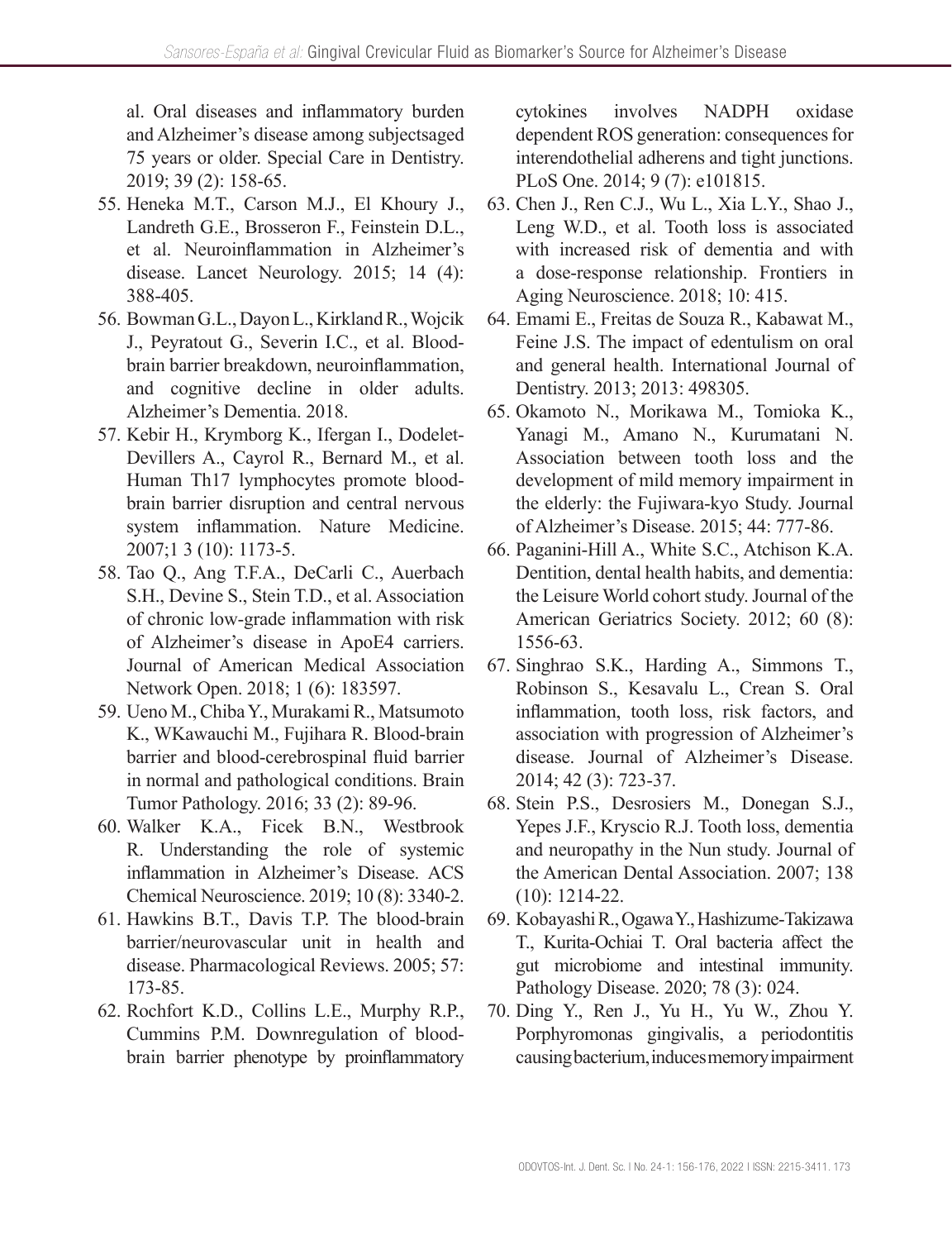and age-dependent neuroinflammation in mice. Immunity & Ageing. 2018; 15 (6).

- 71. Gaur S, Agnihotri R. Alzheimer's disease and chronic periodontitis: Is there an association? Geriatrics Gerontology. 2015;15:391-404.
- 72. Kamer A.P., Craig R.G., Dasanayake A.P., Brys M., Glodzik-Sobanska L., de Leon M.J. Inflammation and Alzheimer's disease: Possible role of periodontal diseases. Alzheimer's Dementia. 2008; 4: 242-50.
- 73. Kamer A.R., Craig R.G., Pirraglia E., Dasanayake A.P., Norman R.G., Boylan R.J., et al. TNF-alpha and antibodies to periodontal bacteria discriminate between Alzheimer's disease patients and normal subjects. Journal of Neuroimmunology. 2009; 216 (1-2): 92-7.
- 74. Sparks Stein P., Steffen M.J., Smith C., Jicha G., Ebersole J.L., Abner E., et al. Serum antibodies to periodontal pathogens are a risk factor for Alzheimer's disease. Alzheimer's Dementia. 2012; 8 (3): 196-203.
- 75. Laugisch O., Johnen A., Maldonado A., Ehmke B., Bürgin W., Olsen I., et al. Periodontal Pathogens and Associated Intrathecal Antibodies in Early Stages of Alzheimer's Disease. Journal of Alzheimer's Disease. 2018; 66 (1): 105-14.
- 76. Creavin S.T., Wisniewski S., Noel-Storr A.H., Trevelyan C.M., Hampton T., Rayment D., et al. Mini-Mental State Examination (MMSE) for the detection of dementia in clinically unevaluated people aged 65 and over in community and primary care populations. Cochrane Database Systematic Review. 2016; 1: CD011145.
- 77. Ciesielska N., Sokolowski R., Mazur E., Podhorecka M., Polak-Szabela A., Kedziora-Kornatowska K. Is the Montreal Cognitive Assessment (MoCA) test better suited than the Mini-Mental State Examination (MMSE) in mild cognitive impairment (MCI) detection amon people aged over 60? Meta-analysis. Psychiatria Polska. 2016; 50 (5): 1039-52.
- 78. Nasreddine Z., Phillips N., Bédirian V., Charbonneau S., Whitehead V., Collin I., et al. The Montreal Cognitive Assessment (MoCA): a brief screening tool for mild cognitive impairment. Journal of the American Geriatrics Society. 2005; 53 (4): 695-9.
- 79. Aggarwal A., Kean E. Comparison of the Folstein Mini Mental State Examination (MMSE) to the Montreal Cognitive Assessment (MoCA) as a cognitive screening tool in an inpatient rehabilitation setting. Neuroscience Medicine. 2010; 1 (39-42).
- 80. Dong Y.H., Sharma V.K., Chan B.P.L., Venketasubramanian N., Teoh H.L., Seet R.C.S., et al. The Montreal Cognitive Assessment (MoCA) is superior to the Mini-Mental State Examination (MMSE) for the detection of vascular cognitive impairment after acute stroke. Journal of the Neurological Sciences. 2010; 299 (1-2): 15-8.
- 81. Dong Y.H., Lee W.Y., Basri N.A., Collinson S.L., Merchant R.A., Venkataraman A., et al. The Montreal Cognitive Assessment is superior to the Mini-Mental State Examination in detecting patients at higher rosk of dementia. International Psychogeriatrics. 2012; 24 (1): 1749-55.
- 82. Godefroy O., Fickl A., Roussel M., Auribault C., Bugnicourt J.M., Lamy C., et al. Is the Montreal Cognitive Assessment superior to the Mini-Mental State Examination to detect poststroke cognitive impairment? A study with neurophychological evaluation. Stroke. 2011; 42 (6): 1712-6.
- 83. Pendlebury S.T., Cuthbertson F.C., Weich S.J.V., Mehta Z., Rothwell P.M. Underestimation of cognitive impairment by Mini-Mental State Examination versus the Montreal Cognitive Assessment in patients with transient ischemic attack and stroke. Stroke. 2010; 41(6): 1290-3.
- 84. Morris J.C., Roe C.M., Xiong C., Fagan A.M., Goate A.M., Holtzman D.M., et al. APOE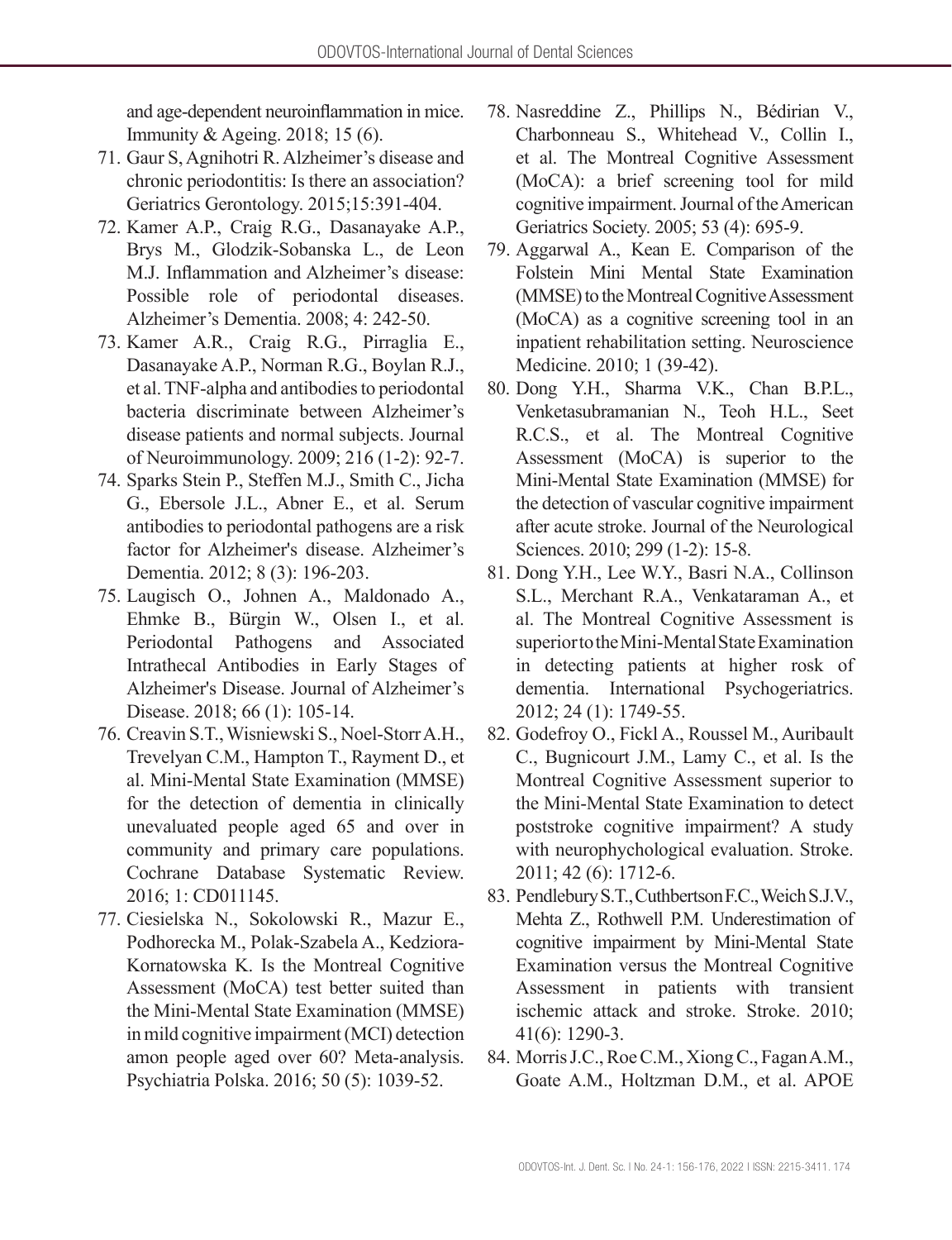predicts amyloid-beta but not tau Alzheimer pathology in cognitively normal aging. Annals in Neurology. 2010; 67 (1):122-31.

- 85. Gao H., Tian Y., Menhg H., Hou J., Xu L., Zhang L., et al. Associations of apolipoprotein E and low-density lipoprotein receptor-related protein 5 polymorphisms with dyslipidemia and generalized aggressive periodontitis in a Chinese population. Journal of Periodontal Research. 2015; 50 (4): 509-18.
- 86. Linhartova P.B., Bartova J., Poskerova H., Machal J., Vokurka J., Fassmann A., et al. Apolipoprotein E gene polymorphisms in relation to chronic periodontitis, periodontopathic bacteria, and

lipid levels. Archives in Oral Biology. 2015; 60 (3): 456-62.

- 87. Kok E., Haikonen S., Luoto T., Huhtala H., Goebeler S., Haapasalo H., et al. Apolipoprotein E-dependent accumulation of Alzheimer disease-related lesions begins in middle age. Annals in Neurology. 2009; 65  $(6)$ : 650-7.
- 88. Reiman E.M., Chen K., Liu X., Bandy D., Yu M., Lee W.Y., et al. Fibrillar amyloidbeta burden in cognitively normal people at 3 levels of genetic risk for Alzheimer's disease. Proceedings of the National Academy of Sciences. 2009; 106 (16): 6820-5.



Attribution (BY-NC) - (BY) You must give appropriate credit, provide a link to the license, and indicate if changes were made. You may do so in any reasonable manner, but not in any way that suggest the licensor endorses you or your use. (NC) You may not use the material for commercial purposes.